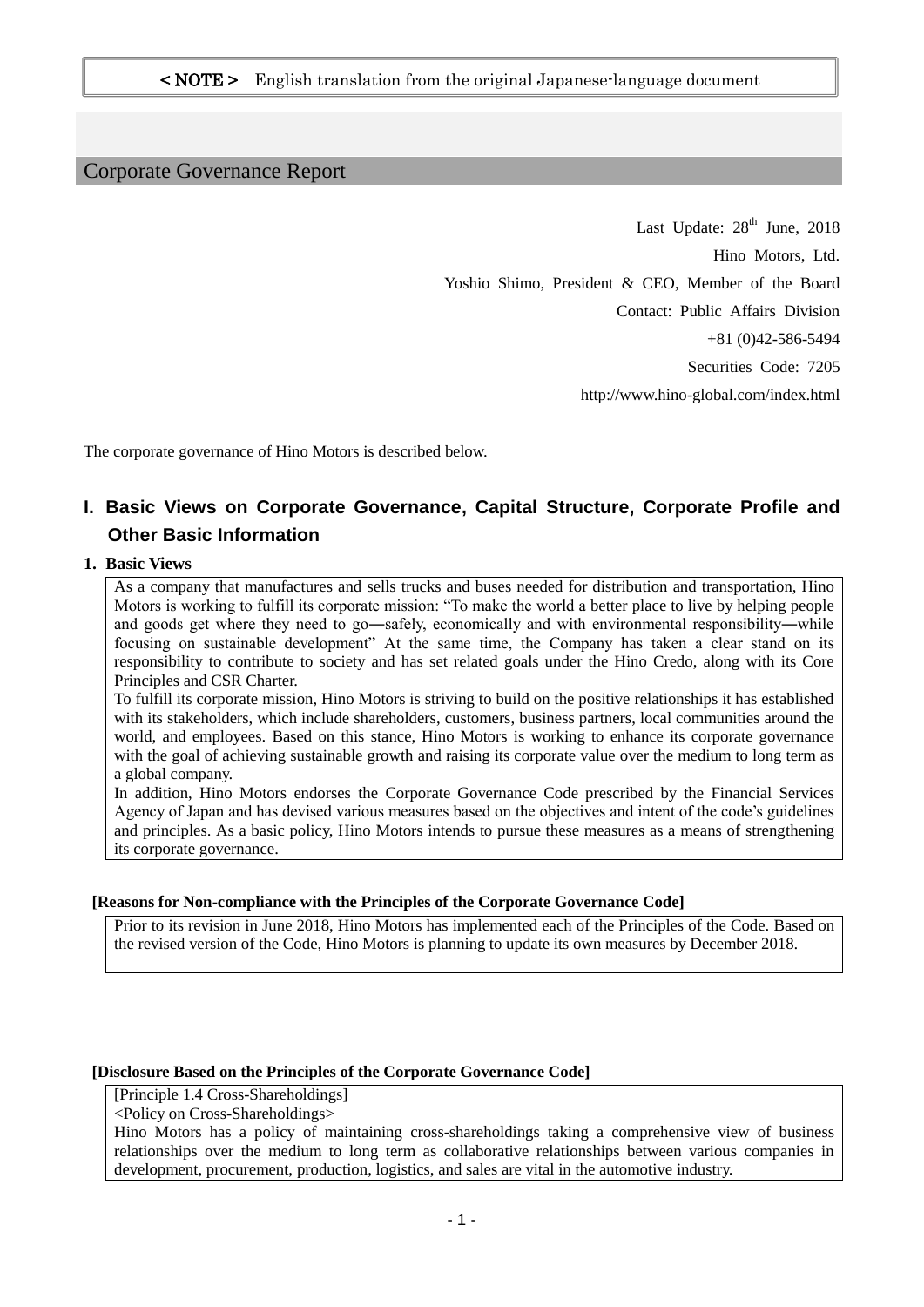<Basic Policy on the Exercise of Voting Rights Related to Cross-Shareholdings>

With regard to the exercise of voting rights related to cross-shareholdings, Hino Motors emphasizes dialogue with the investee company to verify and decide on each proposal from the perspectives of future increases in corporate value and improvement in shareholder returns based on respect for the management policy of the investee company rather than determining approval or disapproval in a uniform manner.

[Principle 1.7 Related Party Transactions]

Hino Motors complies with the procedures stipulated in Japan's Companies Act regarding conflict of interest transactions with officers. In addition, transactions with executive vice presidents, senior managing officers and managing officers who are not directors have to be approved by and reported to the Board of Directors. Moreover, regular checks are conducted by the Audit & Supervisory Board, Internal Audit Division, General Administration Division, and Finance & Accounting Division.

Sales of products and other goods to TOYOTA MOTOR CORPORATION, the parent company of Hino Motors, are determined in price negotiations each fiscal year by taking into account such factors as the market prices of raw materials and the contracted production volume. Other transactions with the parent company are conducted at a reasonable price following discussions with the parent company and take full account of such factors as market prices in the same way as for regular terms of transactions. The interest rate when borrowing funds is determined by taking the market interest rate into account in the same way as for regular transactions.

[Principle 3.1 Full Disclosure]

(1) Company objectives (management philosophy, etc.), business strategies and business plans Please refer to the HINO Credo and vision posted on the Hino Motors corporate website. HINO Credo

[http://www.hino-global.com/about\\_us/hino\\_credo/index.html](http://www.hino-global.com/about_us/hino_credo/index.html) Hino's Vision for the Future

[http://www.hino-global.com/for\\_investors/business\\_strategy/index.html](http://www.hino-global.com/for_investors/business_strategy/index.html)

(2) Basic views and guidelines on corporate governance

Please refer to "I.1 Basic Views" in this document where this is noted.

(3) Board policies and procedures determining the remuneration of the senior management and directors Please refer to II.1 Director Remuneration and Policy on Determining Remuneration Amounts and Calculation Methods in this document, which notes the policies and procedures in determining the remuneration of senior management and directors.

(4) Board policies and procedures in the appointment of the senior management and the nomination of directors and audit & supervisory board member candidates

The policies and procedures for the appointment of directors and audit & supervisory board members at Hino Motors are as below.

<Policies>

Hino Motors selects human resources who are capable of contributing to sustained growth, giving comprehensive consideration to factors such as the credentials, character and insight of each person from the viewpoints of appropriate and swift decision making and the right person for the job. Hino Motors selects outside directors/audit & supervisory board members from the viewpoint of enhancing management monitoring and supervisory functions, giving comprehensive consideration to factors such as experience of corporate management at other companies, industry understanding, and expertise in addition to independence.

<Procedures>

Each year, personnel are submitted to and approved by the general meeting of shareholders after approval by the Board of Directors. A meeting composed of the Chairman, the President, the Director with responsibility for personnel, and the independent director prepares a proposal to be submitted to the Board of Directors and a proposal to be recommended to the Audit & Supervisory Board for the nomination of candidates for directors and audit & supervisory board members.

(5) Explanations with respect to the individual appointments and nominations based on the board policies and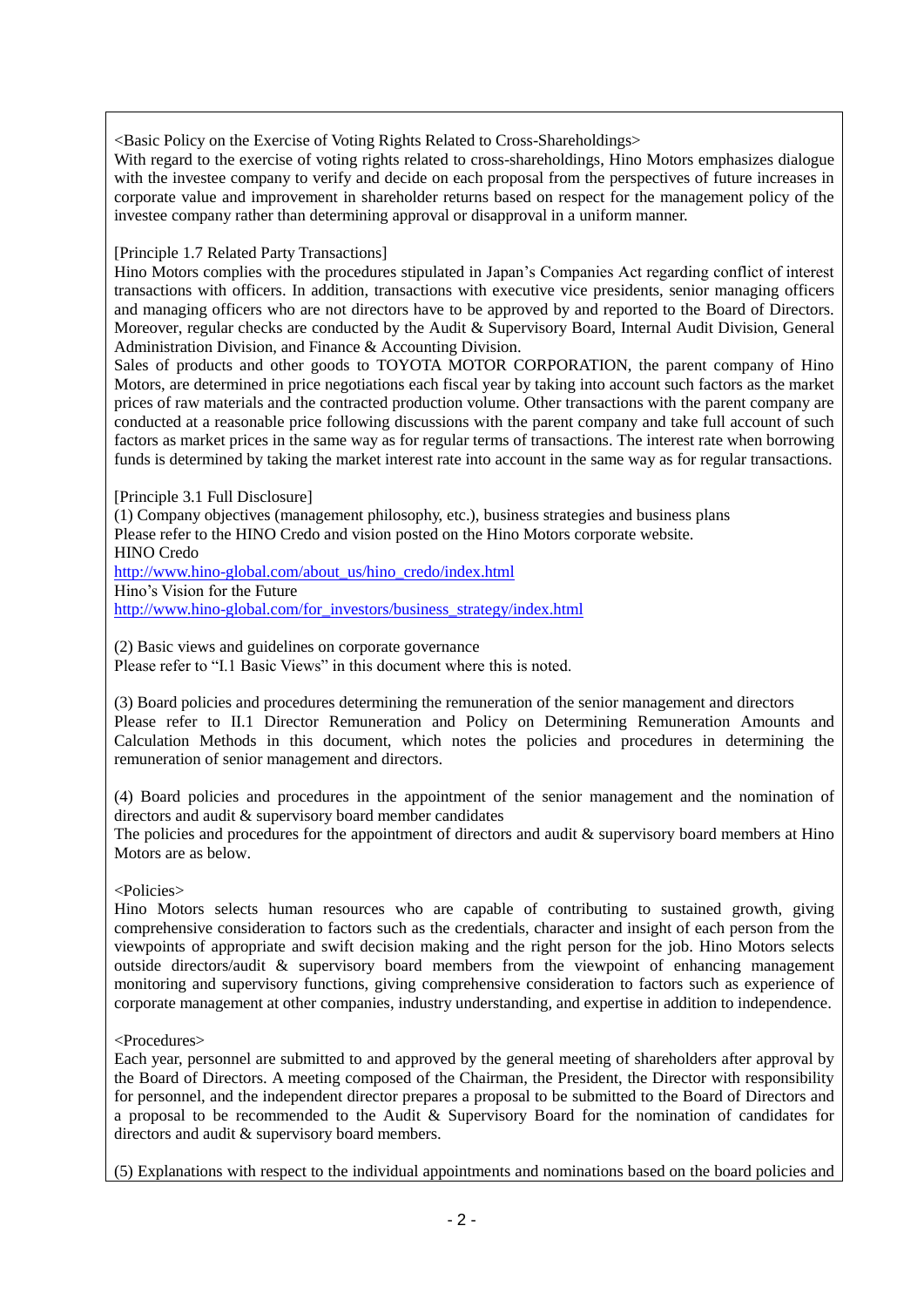procedures in the appointment of the senior management and the nomination of directors and audit  $\&$ supervisory board member candidates:

Refer to the Notice of Convocation for the General Meeting of Shareholders posted on the corporate website, which contains explanations with respect to the appointments of individual directors and audit  $\&$  supervisory board members.

[Principle 4.1 Roles and Responsibilities of the Board (1)]

Supplementary Principle 4.1.1

The Board of Directors at Hino Motors decides on the implementation of important business as well as supervising the execution of duties by the directors. Hino Motors has also secured a system to ensure that the duties of the directors are executed efficiently. The Board of Directors and the directors lead and supervise the executive officers based on management policy while collaborating with them from a management perspective. At the same time, they delegate executive authority in each organization to executive vice presidents, senior managing officers and managing officers to carry out flexible decision making.

Matters relating to the judgements and decisions of the Board of Directors and matters related to the scope of delegation to and the judgements and decisions of executive vice presidents, senior managing officers and managing officers are clearly stipulated in the Articles of Incorporation of the Company and the Regulations of the Board of Directors in addition to the Regulations for Approval of Important Issues, the Regulations on Senior Managing Officers and Managing Officers and other regulations. Of these, the Regulations of the Board of Directors defines the matters to be resolved and reported at the Board of Directors as follows, and these matters are deliberated and resolved at the Board of Directors' meeting composed of the Chairperson of the Board of Directors and all the directors.

<Matters to be resolved>

(1) Matters provided for in Japan's Companies Act and other laws and regulations

(2) matters provided for the Company's Articles of Incorporation

(3) matters delegated by resolution of the general meeting of shareholders

(4) other important matters of management

<Matters to be reported>

(1) The state of execution of business and other matters provided for in Japan's Companies Act and other laws and regulations

(2) Other matters deemed necessary by the Board of Directors

[Principle 4.9 Independence Standards and Qualification for Independent Directors] Please refer to II. 1 Independent Directors/Audit & Supervisory Board Members in this document.

[Principle 4.11 Preconditions for Board and Audit & Supervisory Board Effectiveness] Supplementary Principle 4.11.1

Please refer to the preceding [Principle 3.1 Full Disclosure] under which this is noted in iv) Board policies and procedures in the appointment of the senior management and the nomination of directors and audit & supervisory board member candidates.

Supplementary Principle 4.11.2

The concurrent service of officers at other listed companies is noted in the *HINO REPORT* (Business Report) and the Notice of Convocation for the General Meeting of Shareholders posted on the Company's corporate website as well as on EDINET (Electronic Disclosure for Investors' NETwork). Please refer to the Securities Report.

Supplementary Principle 4.11.3

Hino Motors established a Corporate Governance Committee with the aim of increasing the effectiveness of corporate governance and further contributing to sustained growth and enhancement of corporate value.

In addition to initiating discussion on the form that the Board of Directors should take (recommendations to the Board of Directors as necessary) and the sharing of management information involving all of the independent directors and non full-time director, the Corporate Governance Committee has implemented an evaluation of the effectiveness of the Board of Directors.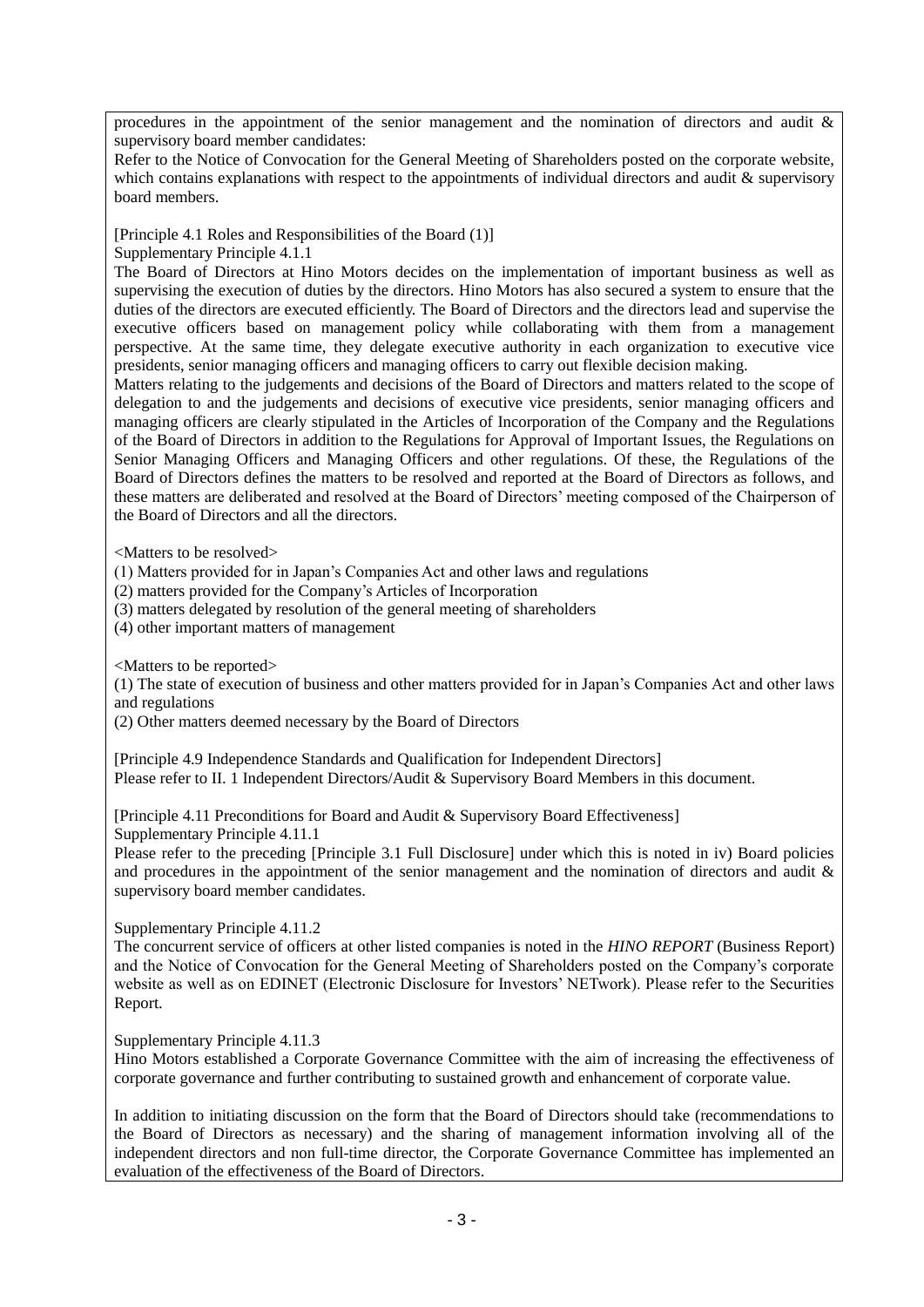An outline of the evaluation conducted (once a year) this year, its results, and an outline of the measures for improvement of the issues identified are presented below.

(1) Subjects of evaluation (evaluation method)

- All directors, including outside directors (questionnaire-style self-evaluation)

- (2) Objective of evaluation
- Establishment of the plan-do-check-act (PDCA) cycle in order to continuously improve and enhance the functions of the Board of Directors
- (3) Areas of evaluation
- Evaluation of the roles and responsibilities that the Board of Directors should fulfill (including the roles and responsibilities of the Board in General Principle 4 of the Corporate Governance Code)
- Evaluation of the structures that support the effectiveness of the Board of Directors (composition and operation of the Board of Directors, the quality of discussion at the Corporate Governance Committee, and support for the activities of outside directors, etc.)
- (4) Evaluation Results
- Overall, the Board of Directors operates appropriately, engages in free, vigorous and constructive discussion on key matters such as corporate strategy while responding to changes in the environment, and has determined the broad course for addressing these matters. The Corporate Governance Committee also discussed strategy and strengthened supervisory functions by exchanging opinions from an objective perspective. Even more concrete discussion will be held, going forward, based on the course determined. In addition, for the Corporate organization, Hino has moved ahead with transitioning to a divisional organization of four units and delegating authority to operations. It was affirmed that the decision-making process in execution of each the company's business was appropriate, and that the directors fulfill their obligations for mutual oversight.
- On the other hand, issues were identified such as bolstering environmental improvements that support appropriate risk-taking and strengthening follow-up on the progression of important matters.

(5) Improvement measures

Going forward, the Board of Directors will operate following a full review of the improvement measures below in particular.

- Strengthening relevant business and /functions to appropriately control risk-taking
- Strengthening supervision of the implementation status of important matters that have been decided upon

[Principle 4.14 Training for Directors and Audit & Supervisory Board Members]

Supplementary Principle 4.14.2

Hino Motors will establish opportunities for training and activities from the perspective of identifying changes in the environment and other factors to promote sustained growth in addition to understanding and practicing the HINO Credo which is "to make the world a better place by helping people and goods get to where they need to — safely, economically and with environmental responsibility — while focusing on sustainable development."

[Principle 5.1 Policy for Constructive Dialogue with Shareholders]

Hino Motors believes that timely and appropriate disclosure of business information is important in order to deepen an accurate understanding of the Company. Based on this view, Hino Motors strives for constructive dialogue with shareholders and investors and aims to increase corporate value over the medium to long term by taking the opinions obtained through this dialogue seriously and using them as reference information in the management of the Company.

<Forums for and Views on Dialogue>

1. General Meeting of Shareholders

Hino Motors views the General Meeting of Shareholders as a forum for important dialogue with all of its shareholders and believes that it deepens understanding of the Company through reports on subjects that include the progress of operations and outcomes and issues to be addressed as well as question and answer sessions. The opinions received from shareholders through this dialogue are then used as reference information in the management of the Company.

Moreover, Hino Motors strives to enhance information provision through such means as holding facility tours for shareholders who wish to visit on dates other than the day of the General Meeting of Shareholders.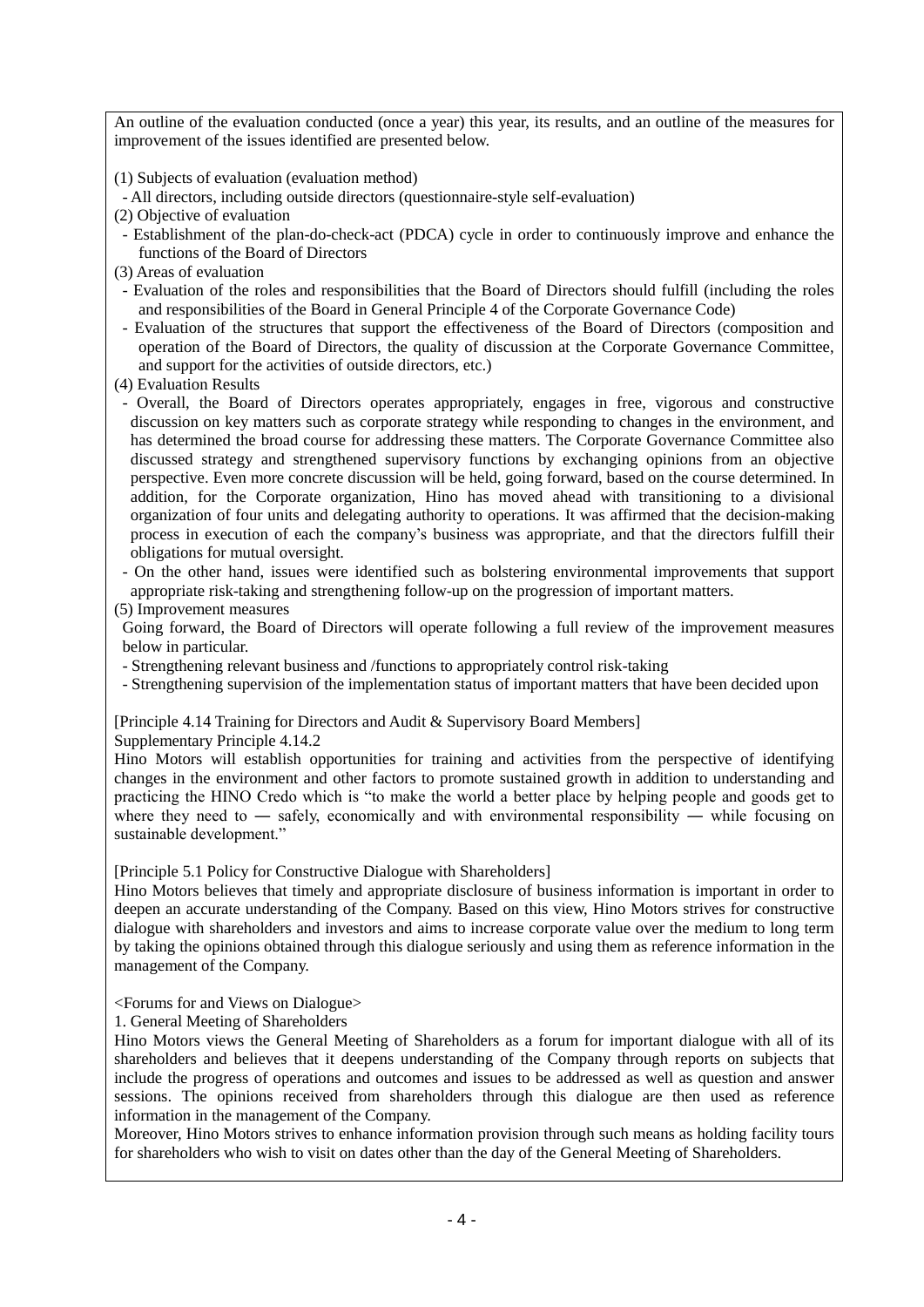### 2. Other

With regards to forums for dialogue other than the General Meeting of Shareholders, Hino Motors provides mass media announcements and analyst briefings on financial results each quarter, and the Company President also takes part in these forums each six-monthly period.

In addition, the Company holds various press conferences and briefings when appropriate in an effort to further deepen understanding of its management strategy and business content. Dialogue is also held with investors, including regular participation by the director in charge of the Public Affairs Division in conferences organized by securities companies.

Furthermore, the Company responds to individual questions and requests for interviews as appropriate based on the nature of the request and other factors.

The director in charge of the Public Affairs Division oversees dialogue other than the General Meeting of Shareholders, covering the implementation as well as in-house cooperation including regular meetings between the departments concerned. When necessary, this director reports on the opinions obtained through the dialogue, passing them on as feedback to senior management.

<Management of Insider Information>

In addition to the operation of in-house regulations on insider trading, Hino Motors strives to prevent the unintended leakage of insider information by further raising awareness through attendance at various seminars and participation in training and rigorous management for officers and employees involved in dialogue. A number of employees also participate in forums for dialogue together in an effort to check and monitor each

other.

Before the day when the financial results for each quarter are announced, the Company refuses requests for interviews concerning performance and also refrains from responding to similar inquiries.

(Establishment of silent period for approximately one month before announcement of financial results)

<Identification of Shareholder Ownership Structure>

Hino Motors identifies its shareholder ownership structure in a timely manner using an external data service company and other means and strives to utilize this information in dialogue.

### **2. Capital Structure**

| Percentage of Shares Held by Foreign |  |  | From 10% to less than 20% |
|--------------------------------------|--|--|---------------------------|
| Investors                            |  |  |                           |

### **[Description of Major Shareholders]**

| Name / Company Name                                  | Number of Shares Owned | Percentage $(\%)$ |
|------------------------------------------------------|------------------------|-------------------|
| TOYOTA MOTOR CORPORATION                             | 287,897,126            | 50.16             |
| The Master Trust Bank of Japan, Ltd. (Trust Account) | 42,761,500             | 7.45              |
| Japan Trustee Services Bank, Ltd. (Trust Account)    | 26,493,900             | 4.62              |
| Japan Trustee Services Bank, Ltd. (Trust Account 9)  | 6,254,900              | 1.09              |
| Japan Trustee Services Bank, Ltd. (Trust Account 5)  | 5,453,600              | 0.95              |
| Tokio Marine & Nichido Fire Insurance Co., Ltd.      | 4,884,060              | 0.85              |
| State Street Bank West Client - Treaty 505234        | 4,565,608              | 0.80              |
| JP Morgan Chase Bank 385765                          | 4,313,700              | 0.75              |
| Nagasaka Sangyo K.K.                                 | 4,255,000              | 0.74              |
| Nisshinbo Holdings Inc.                              | 4,209,250              | 0.73              |

| Existence of Controlling<br>(excluding parent company) | Shareholders |                                                                                   |
|--------------------------------------------------------|--------------|-----------------------------------------------------------------------------------|
| <b>Existence of Parent Company</b>                     |              | TOYOTA MOTOR CORPORATION<br>(listed stock exchanges: Tokyo, Nagoya, and overseas) |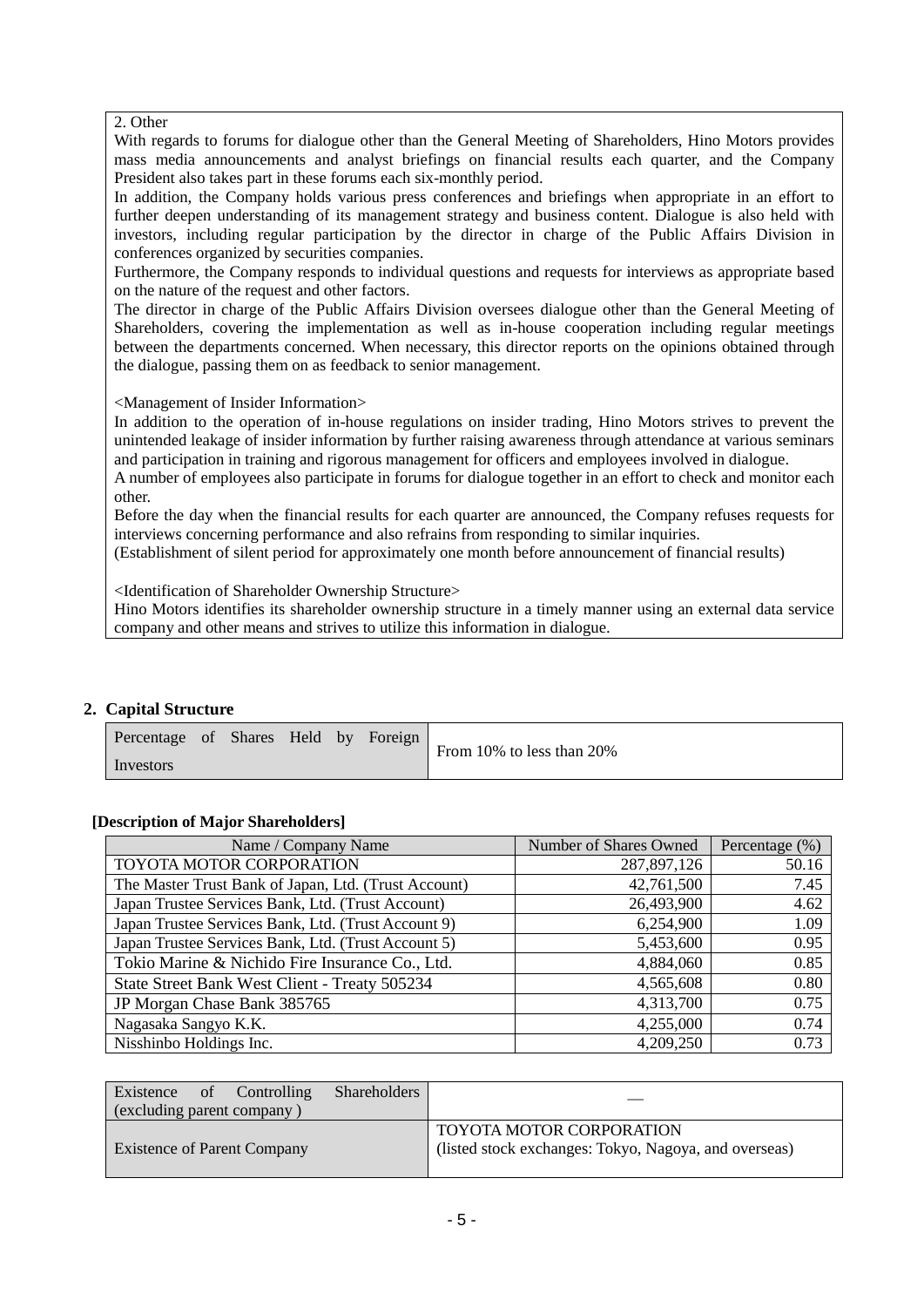Supplementary Explanation

### **3. Corporate Attributes**

| Listed Stock Market and Market Section        | Tokyo Stock Exchange First Section, Nagoya<br>Stock<br><b>Exchange First Section</b> |  |  |  |  |  |  |  |
|-----------------------------------------------|--------------------------------------------------------------------------------------|--|--|--|--|--|--|--|
| Fiscal Year-End                               | March                                                                                |  |  |  |  |  |  |  |
| <b>Type of Business</b>                       | Transportation equipment                                                             |  |  |  |  |  |  |  |
| Number of Employees (consolidated) as of the  | More than $1.000$                                                                    |  |  |  |  |  |  |  |
| End of the Previous Fiscal Year               |                                                                                      |  |  |  |  |  |  |  |
| Sales (consolidated) as of the End of the     | More than $\angle 1$ trillion                                                        |  |  |  |  |  |  |  |
| Previous Fiscal Year                          |                                                                                      |  |  |  |  |  |  |  |
| Number of Consolidated Subsidiaries as of the | From 50 companies to less than 100 companies                                         |  |  |  |  |  |  |  |
| End of the Previous Fiscal Year               |                                                                                      |  |  |  |  |  |  |  |

―

### **4. Policy on Measures to Protect Minority Shareholders in Conducting Transactions with Controlling Shareholder**

Toyota Motor Corporation is the parent company of Hino Motors and holds 50.2 % of the voting rights (50. 3 % when indirect holdings are included) in the Company as of March 31, 2018. Sales of products and other goods to the parent company are determined in price negotiations each fiscal year by taking into account such factors as the market prices of raw materials and the contracted production volume. Other transactions with the parent company are conducted at a reasonable price following discussions with the parent company and take full account of such factors as market prices in the same way as for regular terms of transactions. The interest rate when borrowing funds is determined by taking the market interest rate into account in the same way as for regular transactions. Consequently, it is considered that transactions with the parent company do not harm the rights of the Company or, consequently, of minority shareholders.

### **5. Other Special Circumstances which may have Material Impact on Corporate Governance**

In conducting business activities as a member of the Toyota Group, Hino Motors strives for collaboration and cooperation with Toyota Group companies to strengthen its management base. Meanwhile, the Company has the Hino Group's unique Hino brand business that includes trucks, buses and engines, which accounts for 72% of Company sales, and engages in independent product planning, research and development, procurement, production and sales activities. While complying with the policies of the Group overall as a member of the Toyota Group, Hino Motors has established its own corporate governance framework.

### **II. Business Management Organization and Other Corporate Governance Systems regarding Decision-making, Execution of Business, and Oversight in Management**

### **1. Organizational Structures and Organizational Operations**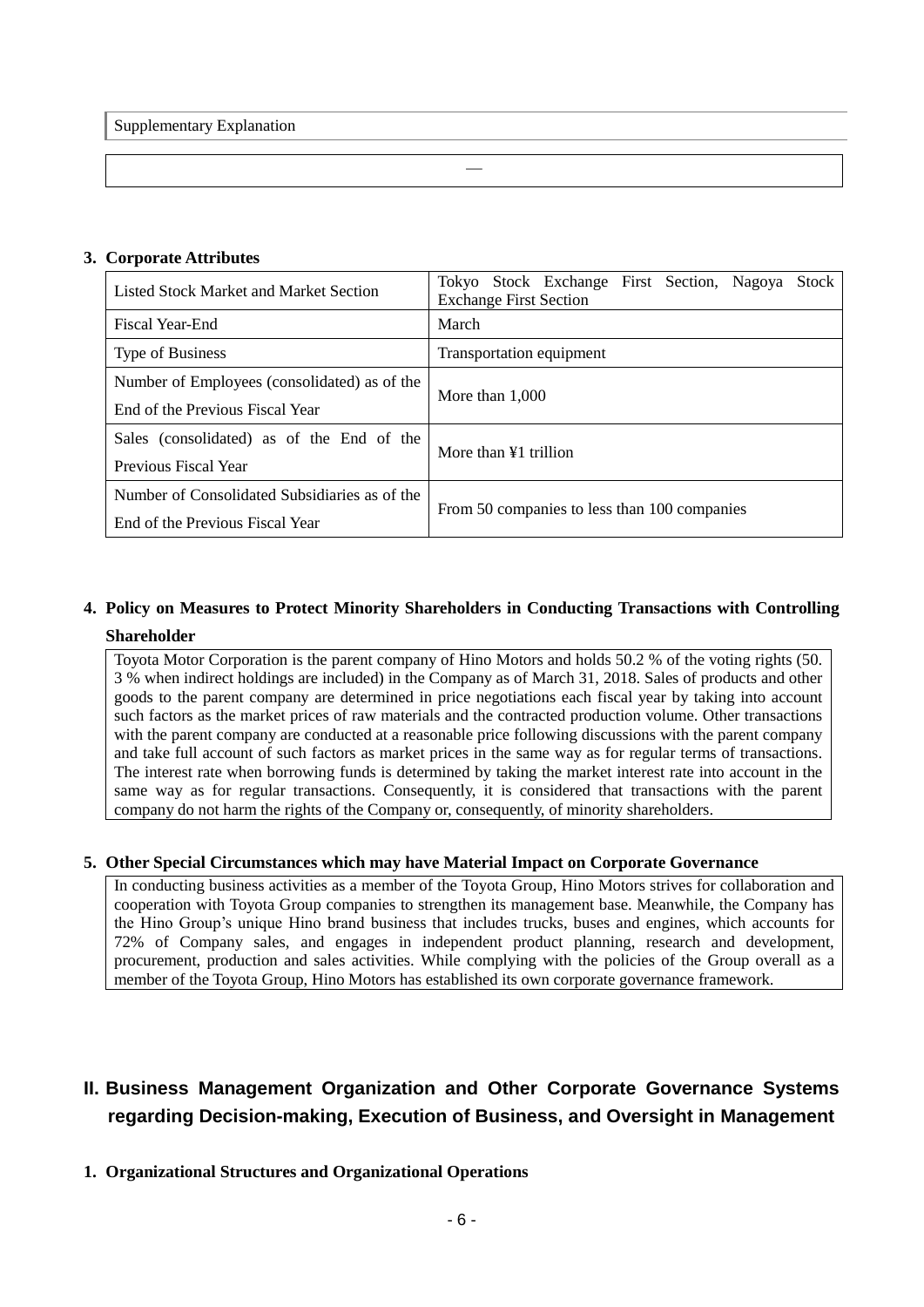| <b>Organization Form</b> | Company with an Audit & Supervisory Board |
|--------------------------|-------------------------------------------|
|                          |                                           |

### **[Directors]**

| Maximum Number of Directors Stipulated in<br>Articles of Incorporation | 15                                                   |  |  |  |
|------------------------------------------------------------------------|------------------------------------------------------|--|--|--|
| Term of Office Stipulated in Articles of<br>Incorporation              | One year                                             |  |  |  |
| Chairperson of the Board                                               | Chairman (except when President serves concurrently) |  |  |  |
| Number of Directors                                                    | 10                                                   |  |  |  |
| <b>Appointment of Outside Directors</b>                                | Appointed                                            |  |  |  |
| Number of Outside Directors                                            | Two                                                  |  |  |  |
| Number of Independent Directors                                        | Two                                                  |  |  |  |

Outside Directors' Relationship with the Company (1)

| Name               |                      | Relationship with the Company* |  |   |   |   |  |   |  |  |  |  |
|--------------------|----------------------|--------------------------------|--|---|---|---|--|---|--|--|--|--|
|                    | Attribute            |                                |  | C | d | e |  | g |  |  |  |  |
| Toshitaka Hagiwara | From another company |                                |  |   |   |   |  |   |  |  |  |  |
| Motokazu Yoshida   | From another company |                                |  |   |   |   |  |   |  |  |  |  |

- Categories for "Relationship with the Company"
- "<sup>o</sup>" when the director presently falls or has recently fallen under the category;
	- " $\triangle$ " when the director fell under the category in the past
- \* "●" when a close relative of the director presently falls or has recently fallen under the category;
	- "▲"when a close relative of the director fell under the category in the past
- a. Executive of the Company or its subsidiaries
- b. Non-executive director or executive of a parent company of the Company
- c. Executive of a fellow subsidiary company of the Company
- d. A party whose major client or supplier is the Company or an executive thereof
- e. Major client or supplier of the listed company or an executive thereof
- f. Consultant, accountant or legal professional who receives a large amount of monetary consideration or other property from the Company besides compensation as a director/audit & supervisory board member
- g. Major shareholder of the Company (or an executive of the said major shareholder if the shareholder is a legal entity)
- h. Executive of a client or supplier company of the Company (which does not correspond to any of d, e, or f) (the director himself/herself only)
- i. Executive of a company, between which and the Company outside directors/audit & supervisory board members are mutually appointed (the director himself/herself only)
- j. Executive of a company or organization that receives a donation from the Company (the director himself/herself only)
- k. Others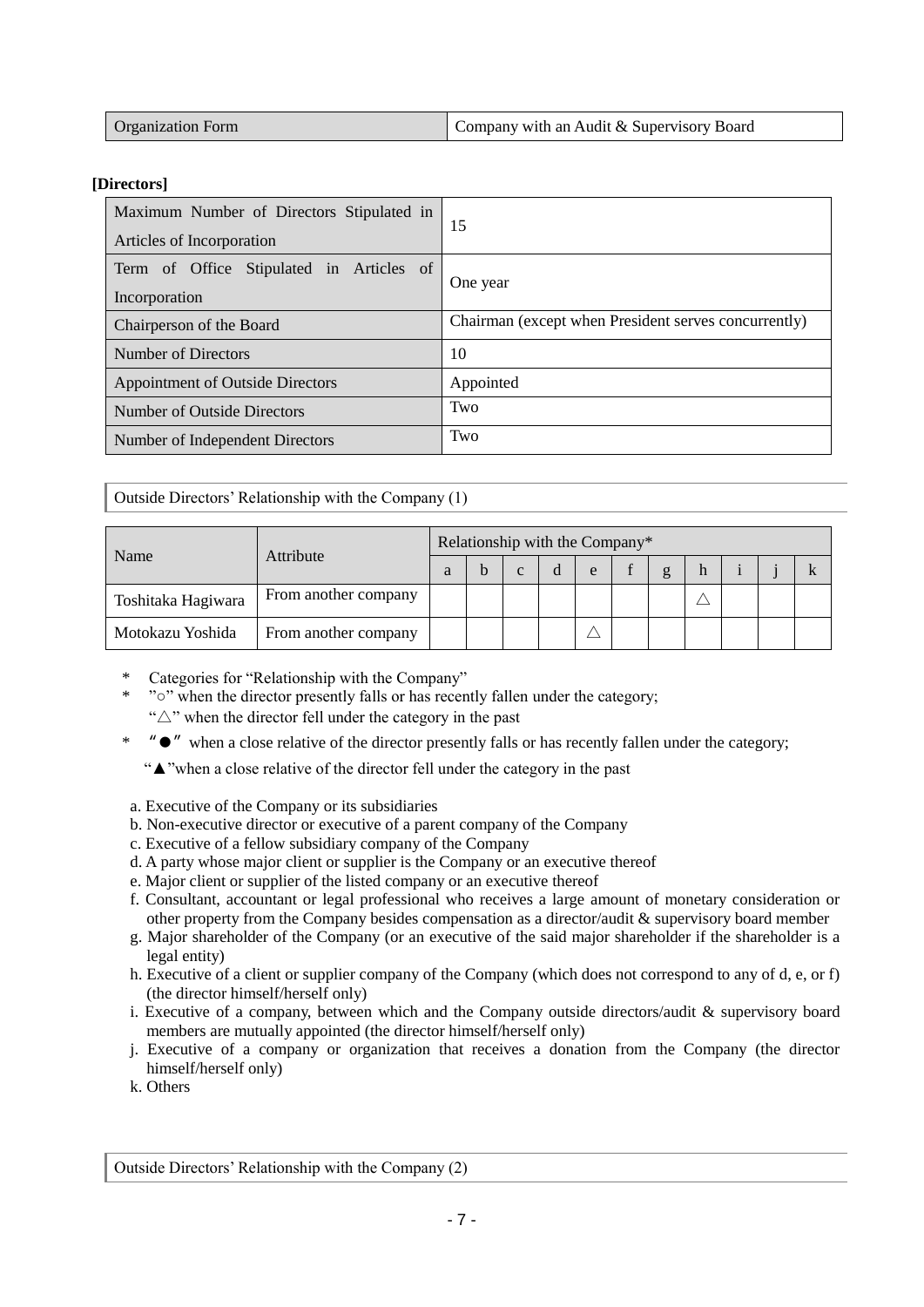| Name               | Designation as<br>Independent<br>Director | Supplementary<br><b>Explanation</b> of<br>the Relationship                                                                                                                                                                                                                                                                                                                                                                         | <b>Reasons of Appointment</b>                                                                                                                                                                                                                                                                                                                                                                                                                                                                                                                                                                                                                                                                                                                                                                                                                     |
|--------------------|-------------------------------------------|------------------------------------------------------------------------------------------------------------------------------------------------------------------------------------------------------------------------------------------------------------------------------------------------------------------------------------------------------------------------------------------------------------------------------------|---------------------------------------------------------------------------------------------------------------------------------------------------------------------------------------------------------------------------------------------------------------------------------------------------------------------------------------------------------------------------------------------------------------------------------------------------------------------------------------------------------------------------------------------------------------------------------------------------------------------------------------------------------------------------------------------------------------------------------------------------------------------------------------------------------------------------------------------------|
| Toshitaka Hagiwara | $\bigcirc$                                | Hino Motors conducts<br>transactions<br>with<br>the<br>Financial<br>Accounting<br><b>Standards</b><br>Foundation<br>Toshitaka<br>where<br>Hagiwara<br>previously<br>served as an executive<br>officer.<br>However,<br>as<br>there is judged to be no<br>risk of an impact on the<br>judgements<br>of<br>shareholders<br>and<br>investors in light of the<br>size and nature of the<br>transactions, a summary<br>has been omitted. | order<br>utilize<br>his extensive<br>In<br>to<br>experience and deep insight as a<br>management expert in the Company's<br>management.<br>Hino<br><b>Motors</b><br>has<br>designated Toshitaka Hagiwara as an<br>independent director because there is no<br>risk of a conflict of interest with general<br>shareholders.                                                                                                                                                                                                                                                                                                                                                                                                                                                                                                                         |
| Motokazu Yoshida   | $\bigcirc$                                | Hino Motors conducts<br>important<br>transactions<br>with Mitsui & Co., Ltd.<br>where<br>Motokazu<br>Yoshida<br>previously<br>served as an executive<br>officer. Until April 2009,<br>Motokazu<br>Yoshida<br>variously<br>served<br>as<br>Executive Director and<br>Vice<br>Executive<br>President as well as<br>Executive Director and<br>Senior<br>Executive<br>Officer<br>Managing<br>at<br>Mitsui & Co., Ltd.                  | In order to utilize his extensive<br>experience and deep insight as a<br>management expert in the Company's<br>management. Mitsui & Co., Ltd., the<br>company where Motokazu Yoshida<br>served previously, is one of Hino<br>Motors' main business partners but is<br>not one with a notable impact on the<br>Company's decision making. Sales to<br>Mitsui & Co., Ltd. in the most recent<br>fiscal year were around 3% of Hino<br>Motors' consolidated net sales. It has<br>also been more than nine years since<br>Motokazu Yoshida resigned from Mitsui<br>& Co., Ltd, and he is not currently<br>involved in the execution of that<br>company's business.<br>Based on the above, Hino Motors<br>has designated Motokazu Yoshida as an<br>independent director as there is no risk<br>of a conflict of interest with general<br>shareholders. |

| Voluntary Establishment of Committee(s)              |  |
|------------------------------------------------------|--|
| Corresponding to Nomination Committee or Established |  |
| Remuneration Committee                               |  |

|                       | Voluntary                   |  | Establishment             | οf  | Voluntary    | Establishment                   | of |
|-----------------------|-----------------------------|--|---------------------------|-----|--------------|---------------------------------|----|
|                       | Committee                   |  | corresponding             | tо  | Committee    | corresponding                   | to |
|                       | <b>Nomination Committee</b> |  |                           |     |              | <b>Remuneration Committee</b>   |    |
| Name of committee     |                             |  | Proposal Review Committee | for |              | Proposal Remuneration Committee |    |
|                       | <b>Officers</b>             |  |                           |     | for Officers |                                 |    |
| All committee members |                             |  |                           |     |              |                                 |    |
| Full-time members     |                             |  |                           |     |              |                                 |    |
| Inside directors      |                             |  |                           |     |              |                                 |    |
| Outside directors     |                             |  |                           |     |              |                                 |    |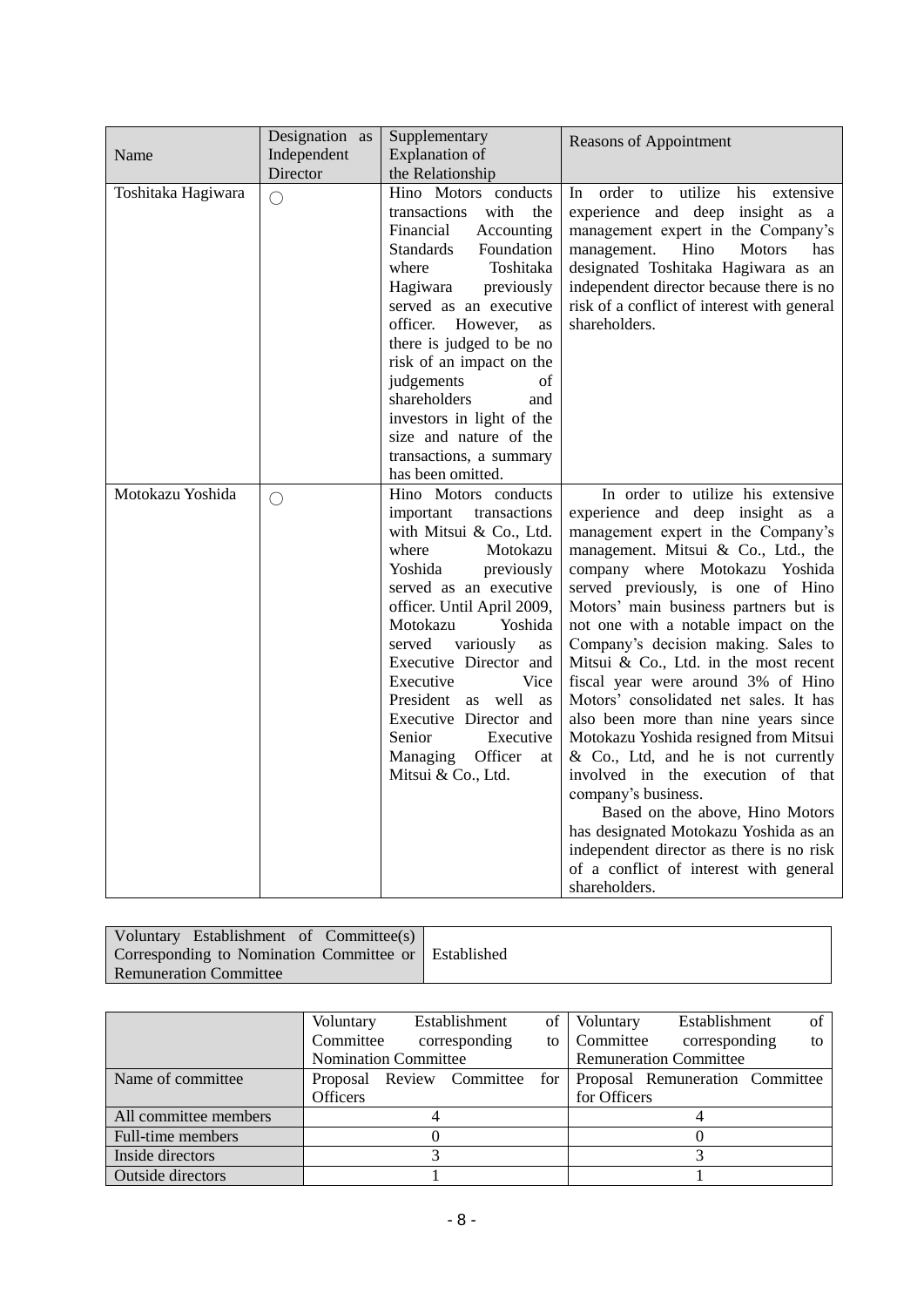| Outside experts    |                 |                 |
|--------------------|-----------------|-----------------|
| <b>Others</b>      |                 |                 |
| Committee chairman | Inside Director | Inside Director |

Supplementary Explanation

#### **[Audit & Supervisory Board Members]**

| Establishment of Audit & Supervisory Board          | Established |
|-----------------------------------------------------|-------------|
| Maximum Number of Audit & Supervisory               |             |
| Board Members Stipulated in Articles of 7 (or less) |             |
| Incorporation                                       |             |
| Number of Audit & Supervisory Board Members   4     |             |

Cooperation among Audit & Supervisory Board Members, Accounting Auditors and Internal Audit Departments

Audit & supervisory board members receive regular reports on audit planning, the implementation and results of audits, and the status of implementation of their duties from the accounting auditors and exchange opinions in addition to striving for mutual cooperation which includes witnessing onsite audits at subsidiaries during the fiscal year and monitoring and verifying the maintenance of independence and the performance of proper auditing by the accounting auditors. Audit & supervisory board members also receive reports on audit planning and implementation of audits by the Internal Audit Division as well as holding meetings when required, again with mutual cooperation.

| Appointment of Outside Audit & Supervisory<br><b>Board Members</b> | Appointed |
|--------------------------------------------------------------------|-----------|
| Number of Outside Audit & Supervisory Board<br><b>Members</b>      |           |
| Number of Independent Audit & Supervisory<br><b>Board Members</b>  |           |

Outside Audit & Supervisory Board Members' Relationship with the Company (1)

| Name              | Attribute                            |  |  | Relationship with the Company* |  |  |  |   |
|-------------------|--------------------------------------|--|--|--------------------------------|--|--|--|---|
|                   |                                      |  |  | e                              |  |  |  | m |
| Keiko Kitamura    | Academic                             |  |  |                                |  |  |  |   |
| Masahiro Nakajima | from<br>another<br>Person<br>company |  |  |                                |  |  |  |   |

Categories for "Relationship with the Company"

"O" when the director presently falls or has recently fallen under the category;

" $\Delta$ " when the director fell under the category in the past

\* "●" when a close relative of the director presently falls or has recently fallen under the category;

"▲"when a close relative of the director fell under the category in the past

a. Executive of the Company or its subsidiary

b. Non-executive director or accounting advisor of the Company or its subsidiaries

c. Non-executive director or executive of a parent company of the Company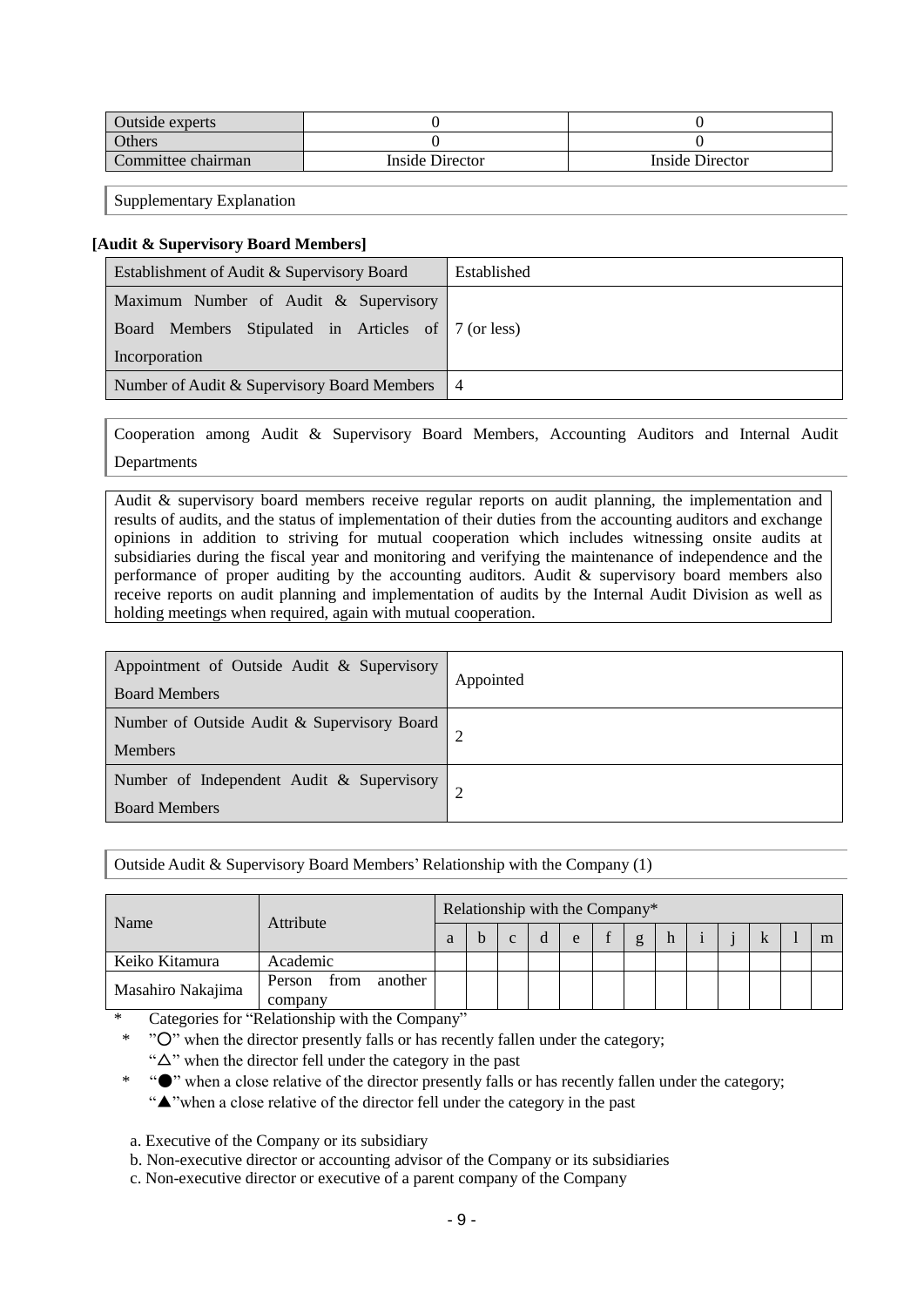d. Audit & supervisory board member of a parent company of the Company

- e. Executive of a fellow subsidiary company of the Company
- f. A party whose major client or supplier is the Company or an executive thereof
- g. Major client or supplier of the Company or an executive thereof
- h. Consultant, accountant or legal professional who receives a large amount of monetary consideration or other property from the Company besides compensation as an audit & supervisory board member
- i. Major shareholder of the Company (or an executive of the said major shareholder if the shareholder is a legal entity)
- j. Executive of a client or supplier company of the Company (which does not correspond to any of f, g, or h) (the audit & supervisory board member himself/herself only)
- k. Executive of a company, between which and the Company outside directors/audit & supervisory board members are mutually appointed (the audit & supervisory board member himself/herself only)
- l. Executive of a company or organization that receives a donation from the Company (the audit & supervisory board member himself/herself only)
- m. Others

| Name              | Designation as<br>Independent<br>Audit<br>$\alpha$<br>Supervisory<br><b>Board Member</b> | Supplementary<br>Explanation of<br>the Relationship | Reasons of Appointment                                                                                                                                                                                                                                                                                            |
|-------------------|------------------------------------------------------------------------------------------|-----------------------------------------------------|-------------------------------------------------------------------------------------------------------------------------------------------------------------------------------------------------------------------------------------------------------------------------------------------------------------------|
| Keiko Kitamura    | f.                                                                                       |                                                     | In order to reflect her academic<br>and deep insight into<br>experience<br>accounting and finance in auditing<br>activities.<br>Hino Motors has designated Keiko<br>Kitamura as an independent audit &<br>supervisory board member as there is no<br>risk of a conflict of interest with general<br>shareholders. |
| Masahiro Nakajima | ⊖                                                                                        |                                                     | In order to utilize<br>his<br>extensive<br>experience and deep insight as a<br>management expert in the Company's<br>management, Hino<br><b>Motors</b><br>has<br>designated Masahiro Nakajima as an<br>independent director. There is no risk of<br>a conflict of interest with general<br>shareholders.          |

Outside Audit & Supervisory Board Members' Relationship with the Company (2)

### **[Independent Directors/Audit & Supervisory Board Members]**

| Number of Independent Directors/Audit & |  |
|-----------------------------------------|--|
| Supervisory Board Members               |  |

Matters relating to Independent Directors/Audit & Supervisory Board Members

Based on the requirements for outside directors and outside audit & supervisory board members stipulated in Japan's Companies Act and the standards for independence set out by financial instruments exchanges, Hino Motors requires independent directors/audit & supervisory board members to have extensive experience and broad insight as a manager or knowledge in a specialized field such as accounting and to be capable of fulfilling proper supervisory and monitoring functions for the Company's management.

Hino Motors has designated as independent directors/audit & supervisory board members all of the outside directors/audit & supervisory board members who qualify as independent directors/audit & supervisory board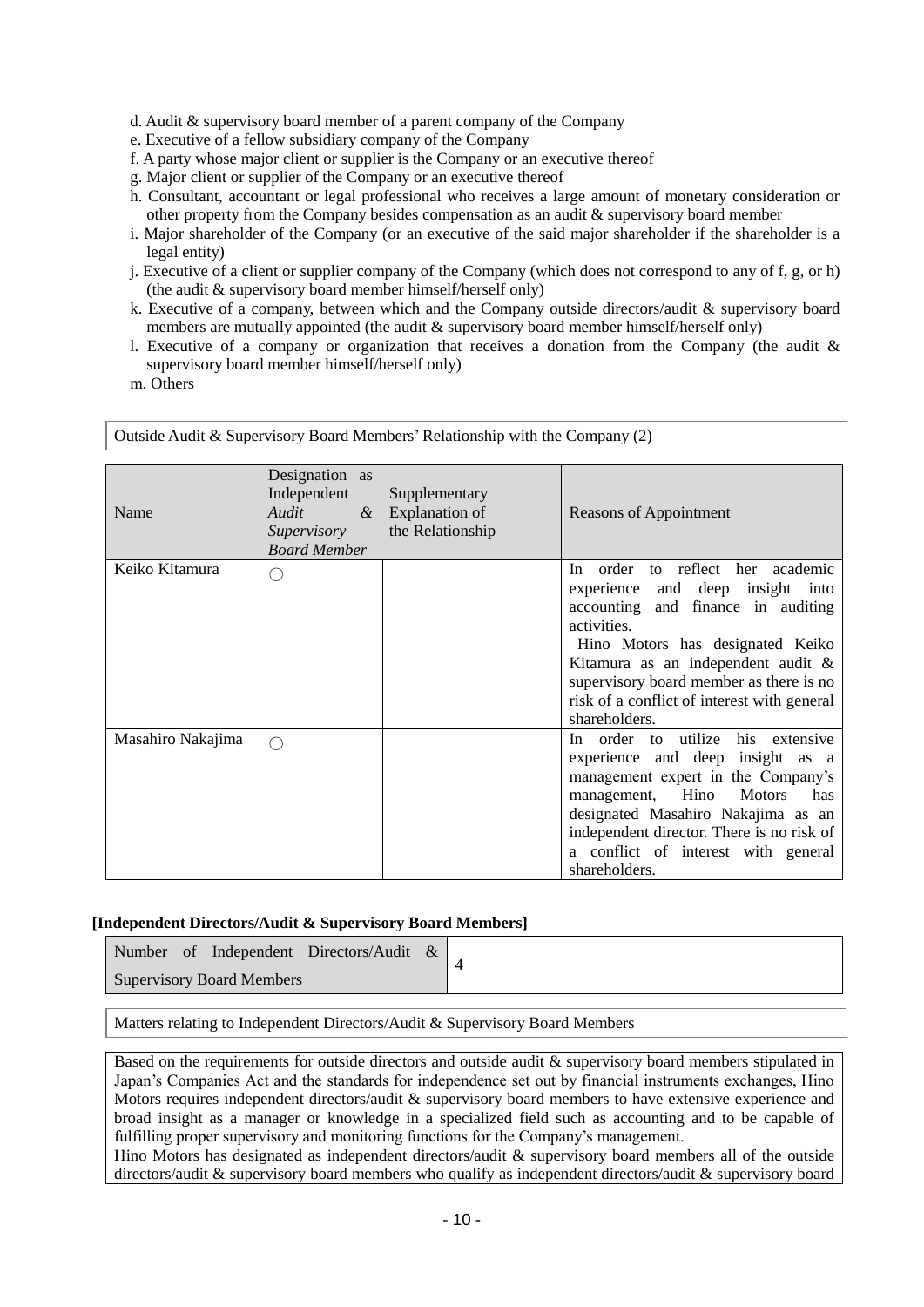members.

#### **[Incentives]**

| Incentive Policies for Directors | Introduction of a stock option system |
|----------------------------------|---------------------------------------|
|                                  |                                       |

Supplementary Explanation

Stock options at Hino Motors were granted up until August 2011 with the objective of increasing corporate value by further enhancing motivation and morale among the directors and employees to improve business performance and improving international competitiveness and profitability.

| Inside directors, employees, others<br>Recipients of Stock Options |
|--------------------------------------------------------------------|
|--------------------------------------------------------------------|

Supplementary Explanation

"Employees" corresponds to senior general manager and general manager grade employees, and "others" corresponds to managing officers, for whom exercise rights for stock options granted in August 2011 have not expired.

#### **[Director Remuneration]**

Disclosure of Individual Directors' Remuneration Partial individual disclosure only

Supplementary Explanation

Hino Motors discloses individual directors' remuneration for persons with more than ¥100,000,000 in total consolidated remuneration in its Securities Report. The Securities Report is published on the Electronic Disclosure for Investors' NETwork (EDINET) run by the Financial Services Network, and the Business Report is published on the Company's website.

| Policy on Determining Remuneration Amounts | Established |
|--------------------------------------------|-------------|
| and Calculation Methods                    |             |

Disclosure of Policy on Determining Remuneration Amounts and Calculation Methods

The policy and procedure for determining the remuneration of directors at Hino Motors is as below.

<Policy>

Remuneration of directors is composed of monthly remuneration and bonuses.

Remuneration is structured to ensure it is linked to corporate performance and to reflect responsibilities and results.

Monthly remuneration reflects responsibilities. Bonuses are determined based on consolidated operating income for each fiscal year with comprehensive consideration given to such factors as dividends to shareholders, the level of bonuses for employees, medium and long term business performance, the past payment record, and trends at other companies.

Hino Motors does not pay bonuses to outside directors and audit & supervisory board members in view of their responsibility for supervising and monitoring management from an independent viewpoint.

<Procedure>

Monthly remuneration is determined within the limit of the ceiling for total remuneration (directors: ¥60 million monthly, audit & supervisory board members: ¥15 million monthly) determined by resolution of the Annual General Meeting of Shareholders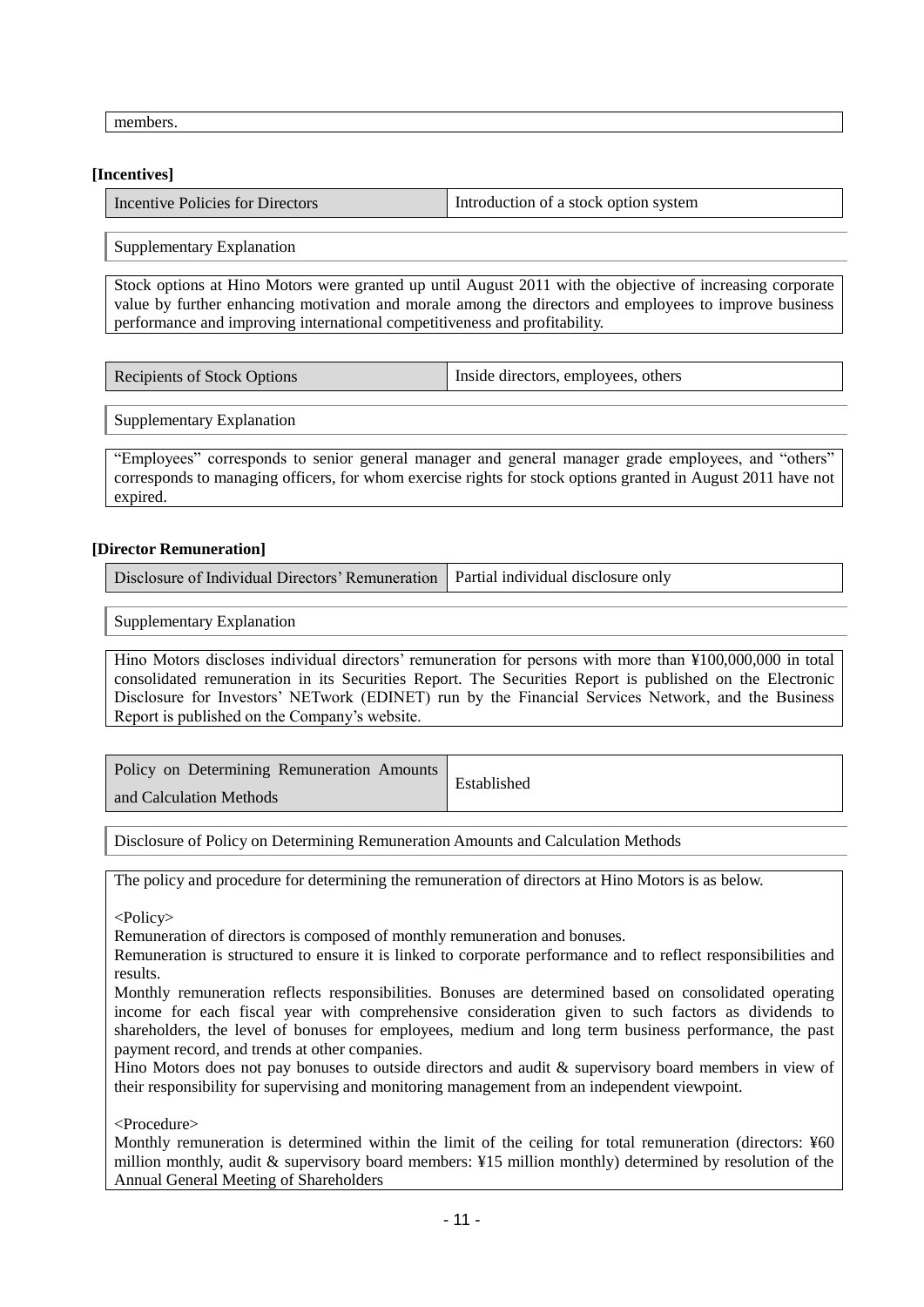The amount of remuneration for each director is determined by the representative director delegated by the Board of Directors based on the criteria stipulated by the Company. The amount of remuneration for each audit & supervisory board member is determined in consultation with the audit & supervisory board. For bonuses, the total amount of bonuses to be paid to directors is first approved by resolution of the General Meeting of Shareholders, and the representative director delegated by the Board of Directors determines the amount of bonus for each director.

A meeting composed of the Chairman, the President, the Director with responsibility for personnel, and the independent director prepares a proposal to be submitted to the Board of Directors on the monthly remuneration and bonuses of the directors.

### **[Supporting System for Outside Directors and Outside Audit & Supervisory Board Members]**

In addition to providing forums for information exchange between outside directors and outside audit & supervisory board members and the representative directors, Hino Motors provides information on important matters, including prior explanations of proposals submitted to the Board of Directors. Moreover, the Corporate Strategy Division and the General Administration Division are in charge of in-house liaison and coordination for outside directors while a number of dedicated staffs have been assigned to assist the activities of the outside audit & supervisory board members. The Company has also created forums for regular reports from the accounting auditors to the outside audit & supervisory board members.

### **[Status of Persons Who Have retired from senior positions, such as President and CEO]**

|                                              | Name | Position, | <b>Business</b> | Employment                   | and<br>status | Date of   | Term   |
|----------------------------------------------|------|-----------|-----------------|------------------------------|---------------|-----------|--------|
|                                              |      | rank      | outline         | conditions                   | (full-time,   | departure | of     |
|                                              |      |           |                 | part-time,                   |               | from      | office |
|                                              |      |           |                 | remunerated/non-remunerated, |               | position  |        |
| consultants<br><sub>of</sub><br>Names<br>and |      |           |                 | $etc.$ )                     |               | of        |        |
| advisors, etc., who formerly                 |      |           |                 |                              |               | President |        |
|                                              |      |           |                 |                              |               | and       |        |
| served as President and CEO,                 |      |           |                 |                              |               | CEO,      |        |
| etc.                                         |      |           |                 |                              |               | etc.      |        |
|                                              |      |           |                 |                              |               |           |        |
|                                              |      |           |                 |                              |               |           |        |
|                                              |      |           |                 |                              |               |           |        |
|                                              |      |           |                 |                              |               |           |        |
|                                              |      |           |                 |                              |               |           |        |
|                                              |      |           |                 |                              |               |           |        |

| No. of consultants and advisors, etc., y<br>who |  |
|-------------------------------------------------|--|
| formerly served as President and CEO, etc.      |  |

| " Currently there are no persons to whom these conditions<br>Other items<br>apply. |
|------------------------------------------------------------------------------------|
|------------------------------------------------------------------------------------|

### **2. Matters on Functions of Business Execution, Auditing, Oversight, Nomination and Remuneration Decisions (Overview of Current Corporate Governance System)**

1) Overview of Current System (please read in conjunction with corporate governance at Hino Motors (schematic diagram) on the last page of this document)

Hino Motors is a company that employs an Audit & Supervisory Board and has established a Board of Directors, audit & supervisory board members, an audit & supervisory board and an accounting auditor. The Company's Board of Directors is composed of 10 directors (the number as of the date of submission of this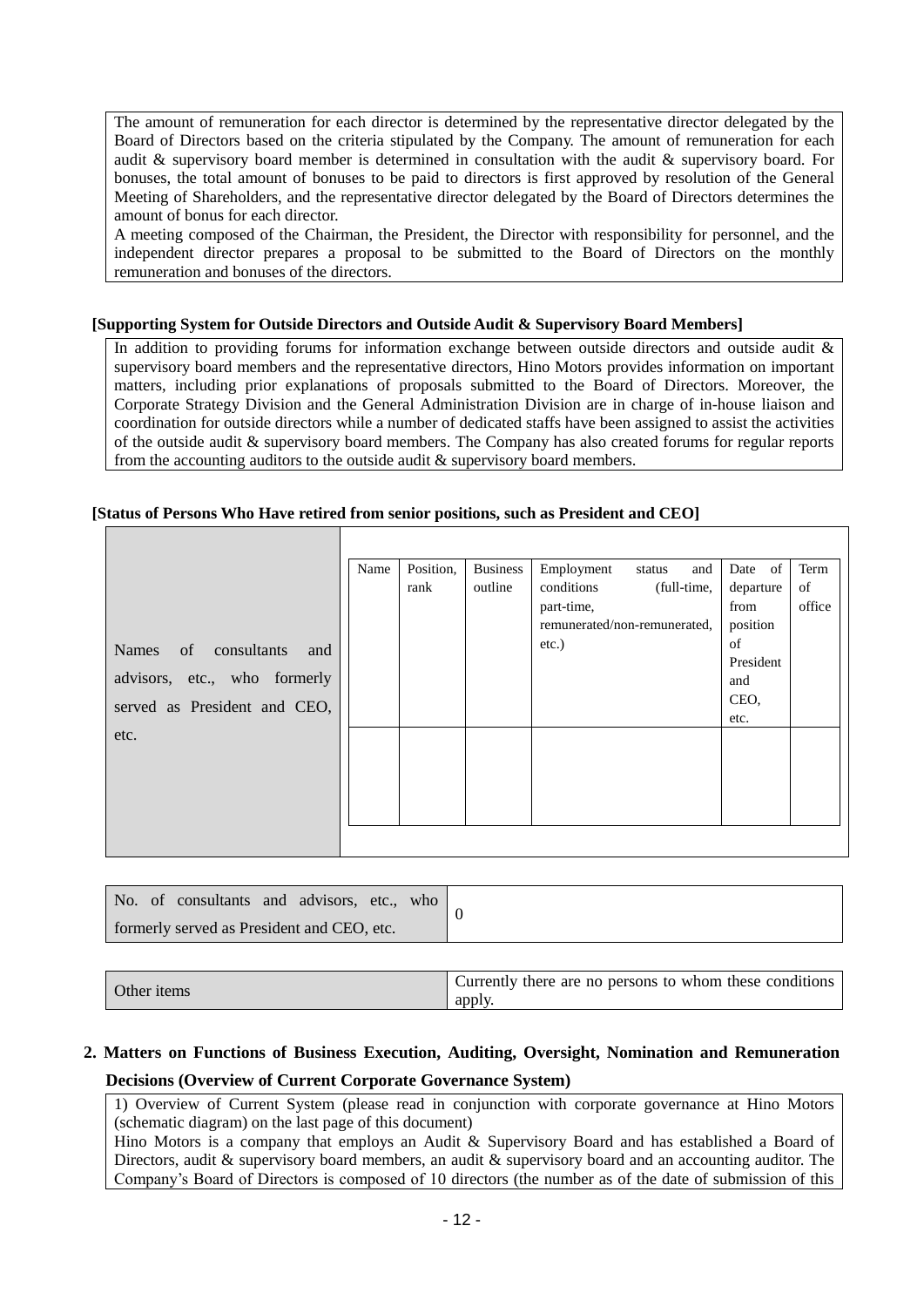document including two outside directors as defined by Japan's Companies Act. The Company's Articles of Incorporation stipulate a maximum number of 15). The Board of Directors makes decisions on important matters of business execution and supervises the execution of duties by the directors. The Company also employs a system of executive vice presidents, senior managing officers, managing officers, and a four unit set-up, with the aim of streamlining the Board of Directors and flexible execution of business.

The Company has also established a Management Committee made up of full-time directors and audit  $\&$ supervisory board members to deliberate on the management policies and strategies of the Company and to report information that is important for management.

Hino Motors has established a Corporate Governance Committee in response to the election of outside directors with the aim of increasing the effectiveness of corporate governance and contributing further to sustained growth and enhancement of corporate value. The Corporate Governance Committee discusses the form that the Board of Directors should take (recommendations to the Board of Directors as necessary) and shares management information with the involvement of all of the outside directors and non full-time director. In fiscal 2017, the Corporate Governance Committee met three times.

Hino Motors' Audit & Supervisory Board comprises four audit & supervisory board members (the number as of the date of submission of this document including two outside audit  $\&$  supervisory board members; the Company's Articles of Incorporation stipulate a maximum number of seven). Conforming to the standards for audits by the audit & supervisory board members stipulated by the Audit & Supervisory Board, the audit  $\&$ supervisory board members communicate with the directors, the Internal Audit Department, and other employees and work to gather information and establish the audit environment in accordance with the Company's audit policy and planning. They also audit the status of Company operations and assets by attending meetings of the Board of Directors and other important meetings, hearing about the execution of duties from the directors and other employees, viewing important approval documents, visiting each business site and visiting subsidiaries inside and outside Japan, and supervise the execution of duties by the directors. The audit & supervisory board members receive reports on audit planning, the implementation and results of audits, and the status of implementation of their duties from the accounting auditors and exchange opinions in addition to striving for mutual cooperation which includes witnessing onsite audits at subsidiaries during the fiscal year and monitoring and verifying the maintenance of independence and the performance of proper auditing by the accounting auditors. They also review the Business Report, financial statements and supplementary statements, and the consolidated financial statements.

Hino Motors has also established an Internal Audit Division. In addition to conducting audits of the development and operation of internal control systems relating to financial reporting in each department and at subsidiaries based on in-house regulations, the Internal Audit Division seeks to enhance internal control by conducting audits of the legality, appropriateness, and efficiency of business, while urging each department and subsidiary to make the necessary improvements. The division also reports the findings of internal audits to the audit & supervisory board members as appropriate and shares information with the audit & supervisory board members and the accounting auditors in relation to audits by the audit  $\&$  supervisory board members and to accounting audits.

2) Outside Directors and Outside Audit & Supervisory Board Members

To oversee the execution of duties by the directors, Hino Motors has appointed two outside directors, both of whom are independent directors, as provided for in Japan's Companies Act. The outside directors are contributing to transparent, fair, swift and resolute decision making by playing a management oversight role for important decision making by the Board of Directors as well as participating in active and constructive discussion at the Corporate Governance Committee and inspecting the business sites of Hino Motors and its affiliated companies inside and outside Japan.

To monitor the execution of duties by the directors, Hino Motors has also appointed two outside audit  $\&$ supervisory board members, both whom are independent audit & supervisory board members, as provided for in Japan's Companies Act. The Company considers that there is an adequate management monitoring function to oversee the appropriateness and legality of management through the implementation of objective audits in partnership with the two full-time audit & supervisory board members.

Hino Motors makes efforts on collaboration so that the supervisory and audit functions operate fully by establishing forums for the exchange of information between the outside directors and outside audit & supervisory board members and the Representative Director in addition to providing information on important matters, including providing explanations in advance of proposals to be submitted to the Board of Directors.

The outside audit & supervisory board members work to achieve mutual communication with the full-time audit & supervisory board members, the directors, and other employees, and they attend the audit &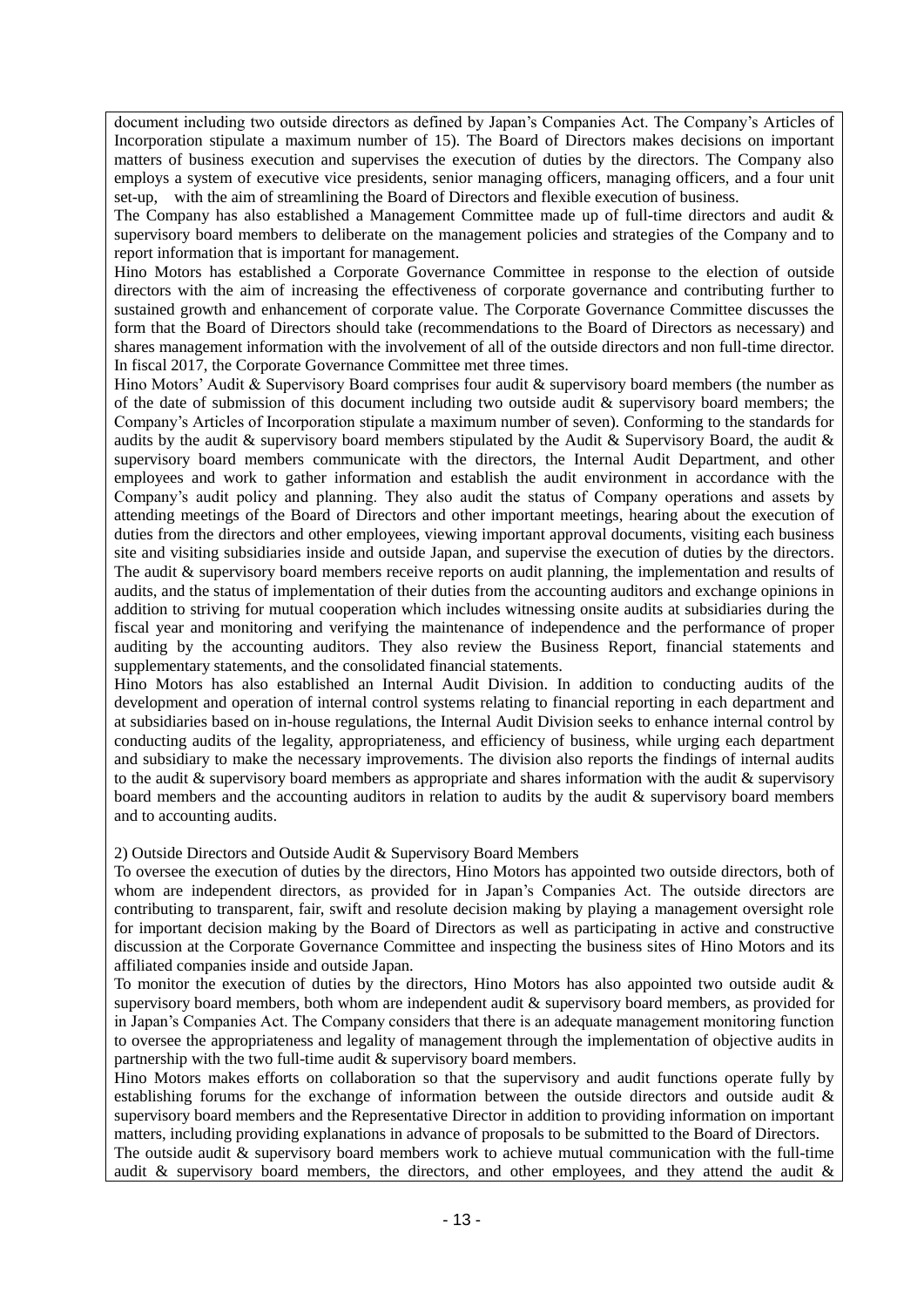supervisory board members' meetings to hear about the execution of duties and internal audits from the directors and other employees. In addition, as a rule, a meeting of the Audit & Supervisory Board is held before a meeting of the Board of Directors is convened. Thus, the audit & supervisory board members in attendance, including the outside audit & supervisory board members, check the proposals to be submitted to the Board of Directors to conduct a preliminary review.

### 3) Agreements to Limit Liability

With regard to the liability specified in paragraph 1, Article 423 of the Companies Act, Hino Motors has concluded agreements with the directors (excludes executive directors) and the outside audit & supervisory board members to limit liability to the amount specified in paragraph 1, Article 425 of the Act when there has been good faith and no gross negligence in the performance of duties.

4) Internal Control, etc.

Please refer to "Basic Views on Internal Control System and the Progress of System Development" in section IV, 1 of this report, where this is set out.

### **3. Reasons for Adoption of Current Corporate Governance System**

Hino Motors has appointed two outside directors, both of whom are independent directors, to the Board of Directors, establishing a system for transparent, fair, swift and resolute decision making in its management. Moreover, in order to monitor the appropriateness and legality of management, objective audits are performed by the two outside audit & supervisory board members, both of whom are independent audit & supervisory board members, as provided for by Japan's Companies Act in addition to the two full-time audit & supervisory board members providing a function for monitoring the Board of Directors.

### **III. Implementation of Measures for Shareholders and Other Stakeholders**

## **1. Approach toward the Vitalization of the General Shareholders' Meeting and the Facilitation of**

**Exercise of Voting Rights**

|                                 | <b>Supplementary Explanations</b>                                           |
|---------------------------------|-----------------------------------------------------------------------------|
| Early distribution of notice of | In connection with an Ordinary General Shareholders' Meeting, Hino          |
| convocation<br>of<br>General    | Motors posts the notices of convocation for the Ordinary General            |
| Shareholders' Meeting           | Shareholders' Meeting before the statutory deadline.                        |
| Scheduling<br>General<br>of     | Hino Motors convenes its General Shareholders' Meeting avoiding the dates   |
| Shareholders'<br>Meeting        | on which general shareholders' meetings of companies are most and           |
| avoiding the date on which      | second-most concentrated on.                                                |
| General<br>Shareholders'        |                                                                             |
| Meeting of companies are        |                                                                             |
| concentrated                    |                                                                             |
| Exercise of voting rights by    | Hino Motors enables shareholders to exercise voting rights on the Internet. |
| electronic means                |                                                                             |
| <b>Measures</b><br>aimed<br>at  | Hino Motors participates in an electronic voting platform for institutional |
| participation in electronic     | investors operated by ICJ Corporation.                                      |
| voting platforms and other      |                                                                             |
| improvements in<br>voting       |                                                                             |
| environments geared towards     |                                                                             |
| institutional investors         |                                                                             |
| Provision<br>of<br>summary      | Hino Motors creates an English-language convocation notice and reference    |
| English-language convocation    | documents for an Ordinary General Shareholders' Meeting (both in            |
| notices                         | summary form) and makes them available on both the Company's corporate      |
|                                 | website and within electronic voting platform for institutional investors.  |
| Others                          | Hino Motors posts the date and agenda for the Ordinary General              |
|                                 | Shareholders' Meeting on the Company's corporate website as soon as they    |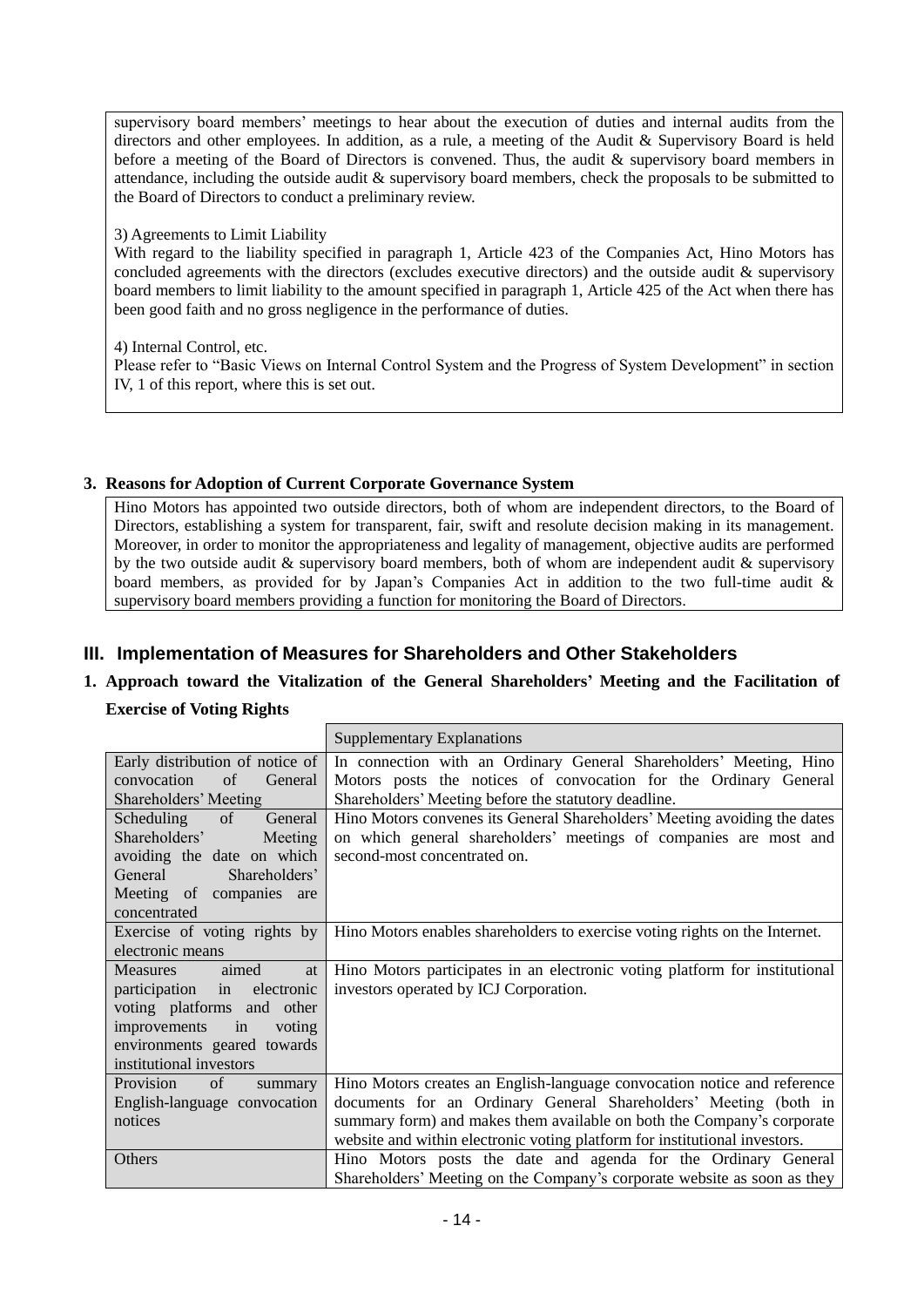| are decided. Moreover, the Company posts the convocation notice for an       |
|------------------------------------------------------------------------------|
| Ordinary General Shareholders' Meeting prior to the date of the distribution |
| of the convocation notice as well as the notices of resolutions on the       |
| Company's corporate website on the date of the distribution of the notices.  |

### **2. IR Activities**

|                                  | <b>Supplementary Explanations</b>                          | Briefing provided |
|----------------------------------|------------------------------------------------------------|-------------------|
|                                  |                                                            | by representative |
| Preparation and Publication of   |                                                            |                   |
| Disclosure Policy                |                                                            |                   |
| Holding Regular Briefings for    |                                                            |                   |
| <b>Individual Investors</b>      |                                                            |                   |
| Holding Regular Briefings for    | In addition to holding briefings on financial results      |                   |
| Institutional<br>Analysts<br>and | four times a year, including quarterly financial results,  | Yes               |
| Investors                        | Hino Motors holds corporate briefings and tours of its     |                   |
|                                  | facilities as it deems fit.                                |                   |
| Holding Regular Briefings for    |                                                            |                   |
| overseas investor                |                                                            |                   |
| Posting of IR Materials on       | Hino Motors has established an IR section on its           |                   |
| Website                          | website where it posts useful IR-related information       |                   |
|                                  | such as summaries of financial results and convocation     |                   |
|                                  | notices for AGMs in a timely and appropriate manner.       |                   |
| Establishment of Department      | Hino Motors has assigned IR managers in the PR and         |                   |
| and/or Manager in Charge of      | IR Office of the Public Affairs Division, the Finance $\&$ |                   |
| IR                               | Accounting Division, and the General Administration        |                   |
|                                  | Division.                                                  |                   |
| Others                           |                                                            |                   |

### **3. Measures Concerning Respect for the Position of Stakeholders**

|                                                                        | <b>Supplementary Explanations</b>                                                                              |
|------------------------------------------------------------------------|----------------------------------------------------------------------------------------------------------------|
| Provisions for Respecting the<br><b>Position of Stakeholders Based</b> | The Company has set forth its CSR Charter within the HINO Credo to<br>provide a statement to its stakeholders. |
| on Internal Rules, etc.                                                |                                                                                                                |
| Implementation of                                                      | Hino Motors promotes CSR activities in a broad range of fields including                                       |
| <b>Environmental Activities, CSR</b>                                   | environmental conservation, social contribution activities and compliance to                                   |
| Activities etc.                                                        | fulfill the trust and expectations of stakeholders. The main activities are                                    |
|                                                                        | featured in the CSR Report.                                                                                    |
|                                                                        | http://www.hino-global.com/csr/index.html                                                                      |
|                                                                        | In particular, in the area of environmental conservation activities, the                                       |
|                                                                        | Company set up the Hino Green Fund (HGF) in 1991 to assist a variety of                                        |
|                                                                        | enterprises related to afforestation and nature conservation.                                                  |
| Establishment<br>policies<br>of                                        | Hino Motors has established the "Hino Code of Conduct" based on the                                            |
| disclosure<br>concerning<br>of                                         | aforementioned HINO Credo, and the Company's policy on the appropriate                                         |
| information to stakeholders                                            | disclosure of information is provided within the Code.                                                         |
| Other                                                                  | In order to continue providing high value added goods and services that                                        |
|                                                                        | contribute to society, Hino Motors believes that it is important for its diverse                               |
|                                                                        | human resources to reach their full potential.                                                                 |
|                                                                        | As part of the Company's initiatives to promote diversity, Hino Motors is                                      |
|                                                                        | continuing its efforts to enable female employees to attain greater success in                                 |
|                                                                        | their careers. As a result, the number of its female managers has been                                         |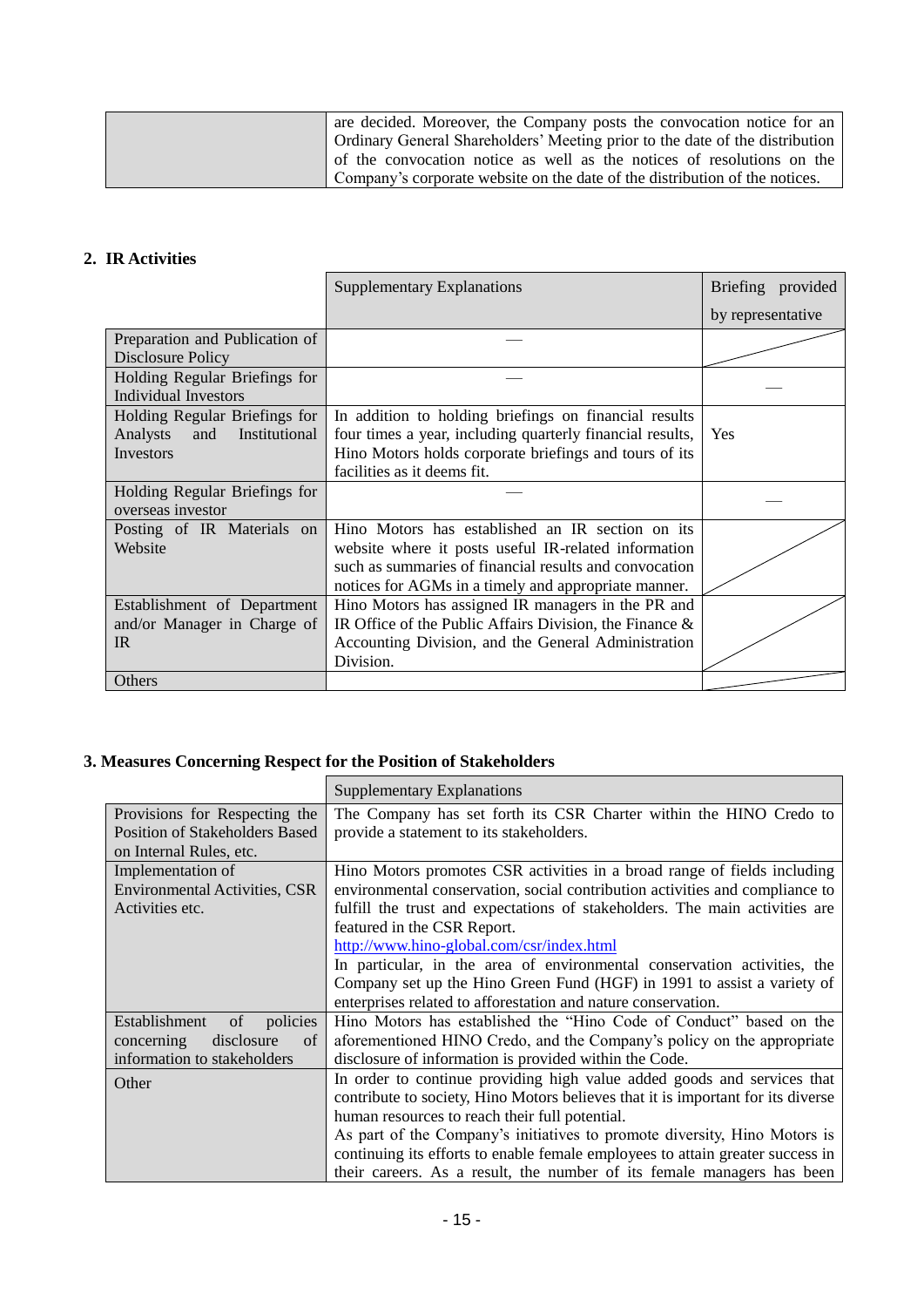| steadily increasing, from 19 in 2014 to 36 in 2018. In addition to initiatives<br>for female employees achieve greater success in their careers, Hino Motors<br>intends to continue focusing on the following initiatives with the aims of<br>achieving work-life balance and building a system and environment that<br>allow all employees to work with vitality.                                                                                                                             |
|------------------------------------------------------------------------------------------------------------------------------------------------------------------------------------------------------------------------------------------------------------------------------------------------------------------------------------------------------------------------------------------------------------------------------------------------------------------------------------------------|
| 1) Increasing the percentage of women in new graduate and year-round<br>recruitment and expanding the appointment of female managers based on<br>gender composition by year<br>2) Creating a workplace that is easy for anyone to work in, such as by<br>introducing flexible working systems (a work-at-home system was<br>introduced in April 2018)<br>3) Creating an environment that facilitates working while raising children,<br>such as the establishment of in-house day care centers |

### **IV.Matters Related to the Internal Control System**

### **1. Basic Views on Internal Control System and the Progress of System Development**

(a) Basic Policy on Establishing a System to Ensure the Appropriateness of Business Operations of the Company

With regard to the internal control system, the Basic Policy on Establishing a System to Ensure the Appropriateness of Business Operations of the Company has been adopted as follows by the Board of Directors in accordance with revisions to Japan's Companies Act.

Resolutions by the Board of Directors are listed here (See Appendix Sheet 1: No change)

(b) Outline of the Operational Status of the System to Ensure the Appropriateness of Operations

1. Overall Internal Control System

The basis of the internal control system at Hino Motors consists of oversight of management by the Board of Directors and decision-making after comprehensive reviews conducted by the Board of Directors (once a month), the Management Committee (twice a month) and various other inter-organizational meetings, as well as the implementation of internal audits regarding the legality, appropriateness, and efficiency of operations by the Internal Audit Division, based on in-house regulations.

Moreover, in order to foster a sound corporate culture, including at subsidiaries, Hino Motors has formulated The Hino Code of Conduct, which clarifies the attitude and behavior guidelines for the management team and employees. Hino Motors has been working to clarify the basic policies for the internal control system relating to the development of systems to ensure the appropriateness of operations at subsidiaries, which the Company has been addressing for some time, in response to the revisions to Japan's Companies Act enforced on May 1, 2015. Hino Motors continuously aims to improve the status of development of the system under the basic policies, including the implementation of evaluations once a year by the full-time directors.

### 2. Compliance and Risk Management

In order to establish corporate ethics and ensure compliance, Hino Motors has established the Compliance and Risk Management Committee (held twice every fiscal year) composed of the president, executive vice presidents, senior managing officers in charge of various functions, managing officers, and full-time auditors. In addition to deliberating on important issues and action relating to corporate ethics, compliance and risk management, reports on the compliance activities of the Hino Motors Group and the status of internal audits are made to the committee. Hino Motors has also established and operates the HINO Compliance Consultation Service with an external lawyer reception service as a framework for internal reporting at the Company in order to identify important information concerning compliance.

In addition to the development of internal regulations that provide risk prevention, initial measures to be taken when risks arise, and individual control activities by each department in charge, Hino Motors has endeavored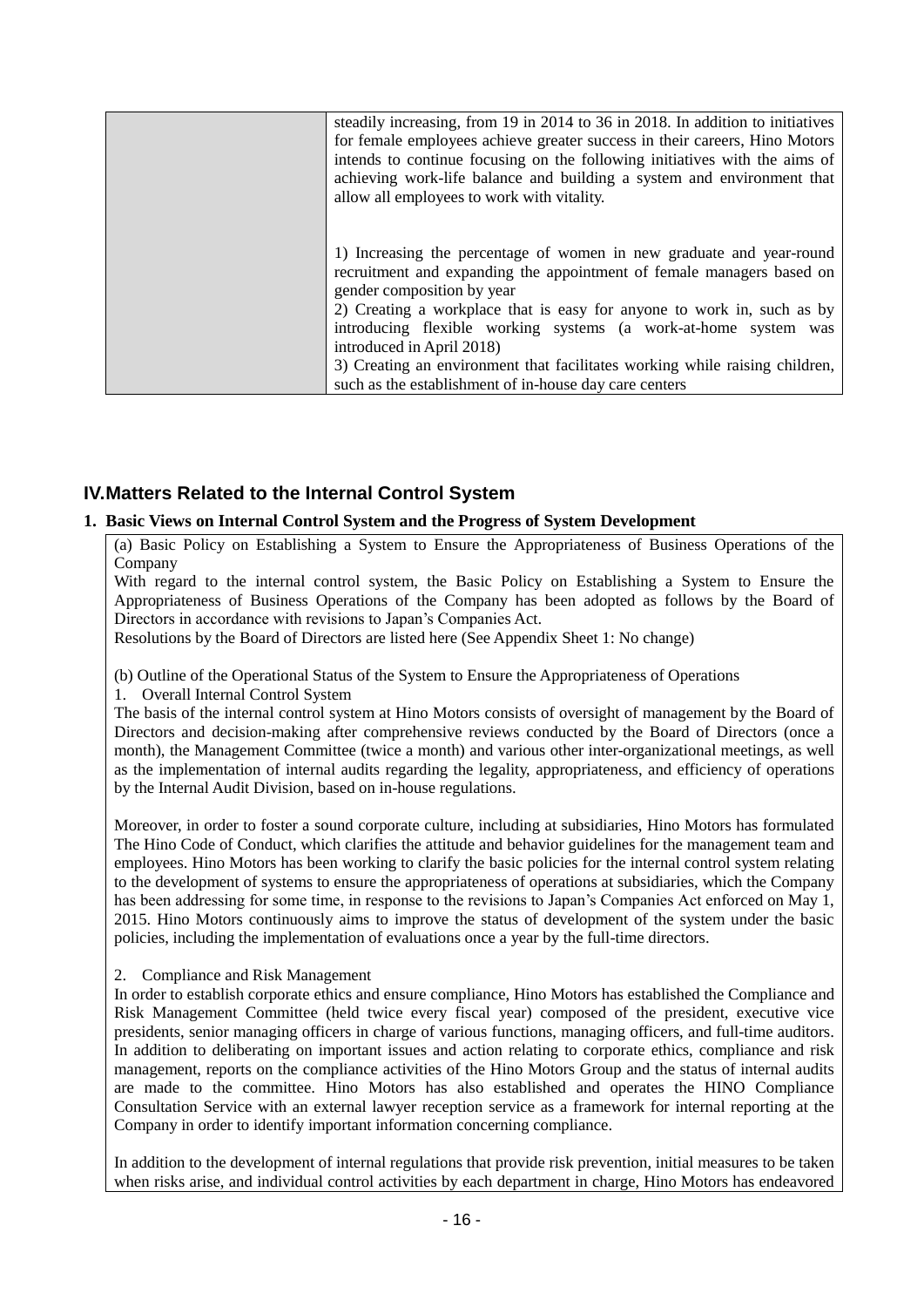to strengthen finely tuned control activities and risk management through various activities that include the Hino Safety, Health and Disaster Prevention Committee, the Hino Environment Committee, and the Hino Export Transaction Control Committee (each held twice every fiscal year). Moreover, Hino Motors stores the minutes of Board of Directors' meetings in accordance with laws and regulations as well as appropriately retaining documents on important decisions in line with in-house regulations and managing them so as to allow them to be read.

### 3. Ensuring Efficient Execution of Duties

The important matters such as medium- to- long-term management plans and Company policies for each fiscal year are decided by the Board of Directors following deliberation by the Management Committee and shared with the senior managing officers and the managing officers at the Operating Officers' Meeting. Hino Motors also conducts integrated policy management that ensures policy takes root at each level of the organization and establishes in-house regulations on the provisions for authority and the division of duties to enable agile decision-making to be conducted by each department, ensuring the efficiency of execution of operations. In fiscal 2017, the Board of Directors met 13 times, the Management Committee met 26 times, and the Operating Officers' Meeting was held 29 times.

### 4. Ensuring Appropriate Operations in Group Companies

Hino Motors supervises and audits the execution of operations related to important matters for the management of subsidiaries based on the Management Regulations for Affiliated Companies, and attaches non full-time directors and audit & supervisory board members to key subsidiaries. Moreover, in addition to presenting the Code of Conduct and various guidelines to Group companies for building and operating systems, Hino Motors exchanges opinions with subsidiaries with the aim of developing systems to ensure the appropriateness of operations.

### 5. Ensuring the Effectiveness of Audit & Supervisory Board Members

Hino Motors shares information in a timely and appropriate manner through the attendance of the full-time audit & supervisory board members at all the meetings of the Board of Directors, the Management Committee and other important meetings. In addition, the departments in charge report on the execution of key operations such as the status of internal audits and the operational status of internal reporting to the audit  $\&$  supervisory board members periodically, while also forwarding them documents on important decisions. Each business site and subsidiary makes the necessary reports at the time of site visits by the audit & supervisory board members. Hino Motors assigns independent staff to assist the duties of the audit & supervisory board members, and the Management Department provides monthly reports on the execution of operations.

The expenses that arise in connection with the execution of the duties of the audit & supervisory board members are paid smoothly, and the directors and the audit & supervisory board members and the accounting auditor and the audit & supervisory board members work to enhance the audits through the Company's internal control system by holding meetings, striving to communicate, and exchanging the necessary information.

### **2. Basic Policy and Preparation towards the Elimination of Anti-social Forces**

Based on The Hino Code of Conduct, Hino Motors' basic policy is to have no relationship with anti-social forces.

The Hino Code of Conduct clearly states that Hino Motors takes resolute action as an organization against organized violence and criminal activities by anti-social forces or groups, and that when confronted with an undue demand, we should consult immediately with the relevant department and work with the appropriate authorities to swiftly resolve the issue. Hino Motors makes the above thoroughly known to its officers and employees.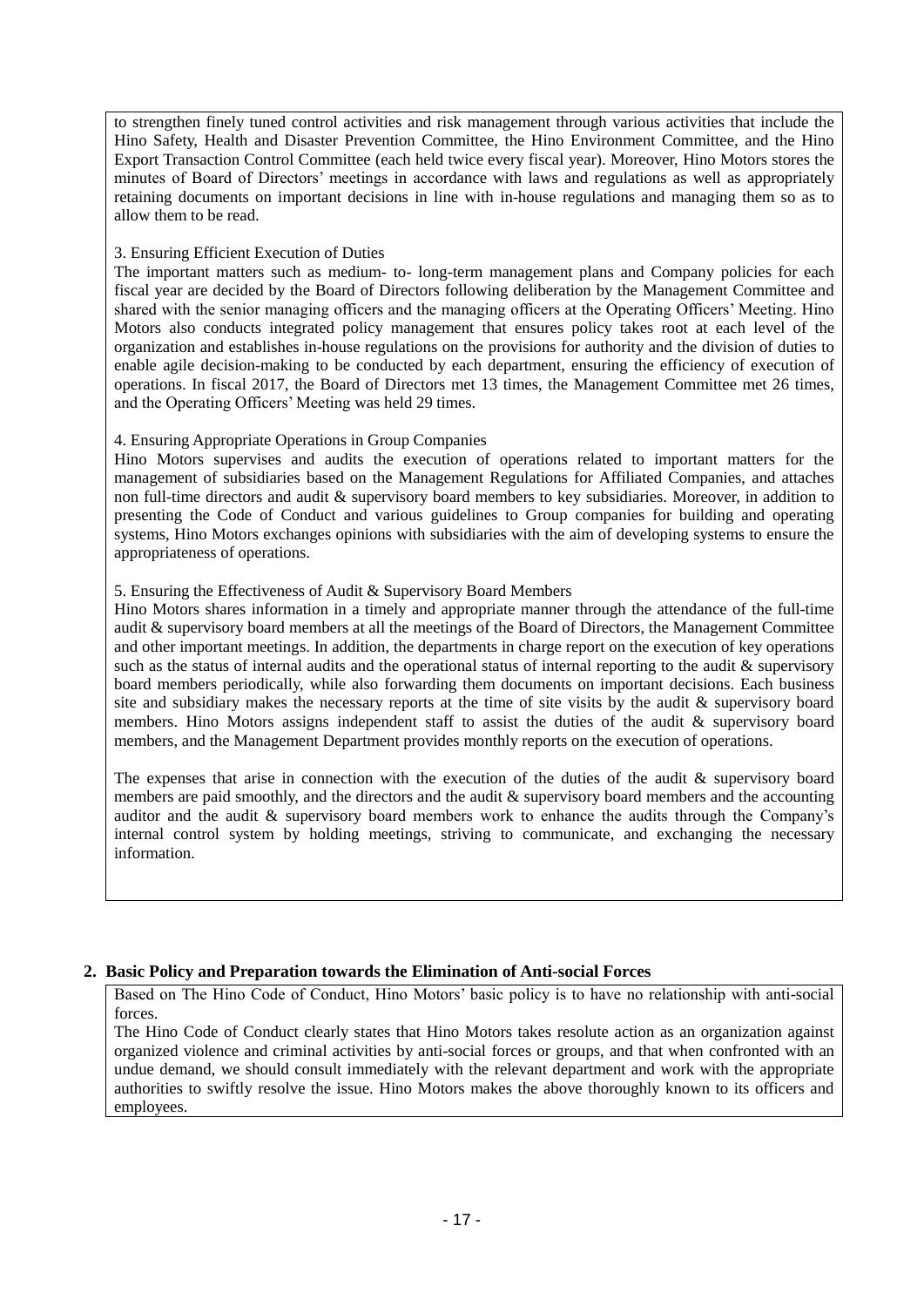### **V. Other**

### **1. Adoption of Anti-Takeover Measures**

| $\mathbf{r}$                       | $\Delta$ Not |
|------------------------------------|--------------|
| Adoption of Anti-Takeover Measures | Adopted      |

Supplementary Explanation

Toyota Motor Corporation, the parent company, owns 50.2 % of the voting rights in Hino Motors (50.3 % when indirect ownership is included).

|                          |  |  | Juner Matters Concerning Corporate   See Appendix Sheet 2: With Changes |
|--------------------------|--|--|-------------------------------------------------------------------------|
| <b>Governance System</b> |  |  |                                                                         |

### **2. Other Matters Concerning Corporate Governance System**

The internal system for the timely disclosure of Hino Motors' corporate information is as follows.

1. Hino Motors has established the Hino Code of Conduct which clearly states the conduct guidelines for officers and employees. This includes the following provisions on the timely disclosure of corporate information.

We seek to implement an active investor relations (IR) program, disclosing information pertinent to Hino's operation such as business performance and financial position in an accurate and timely manner.

We also disclose our management policy and the measures we are taking to improve profits, and take all opinions and criticism seriously, passing along this information as feedback to top management and other concerned departments and divisions.

2. In order to achieve the above, Hino Motors has clearly stated rules for the disclosure of important information (information that requires disclosure, departments with responsibility for disclosure, procedure for disclosure, etc.) and endeavors to disclose corporate information based on the following processes.

\* Departments with responsibility for disclosure: Public Affairs Division, Finance & Accounting Division, General Administration Division

- 1) Each internal department shall take the following measures when there is information that should be disclosed in the department (and the subsidiaries that it supervises) in accordance with the rules on the disclosure of important information.
	- a) With regard to information on decisions, each department and the division with responsibility for disclosure consult on the method and timing of timely disclosure at the planning and review stage for each project.
	- b) With regard to information on facts which occurred, each department contacts the division with responsibility for disclosure as it obtains the information.
- 2) Hino Motors determines the details of disclosure as follows.
	- a) The details of disclosure for information on decisions are determined at meetings such as the Board of Directors and the Management Committee.
	- b) The details of disclosure for information on facts which occurred are determined based on consultation between the division with responsibility for disclosure and the department in charge of the case in question.
- 3) The department with the responsibility for handling information (Public Affairs Division) promptly carries out disclosure to the stock exchange in light of the decisions described above.